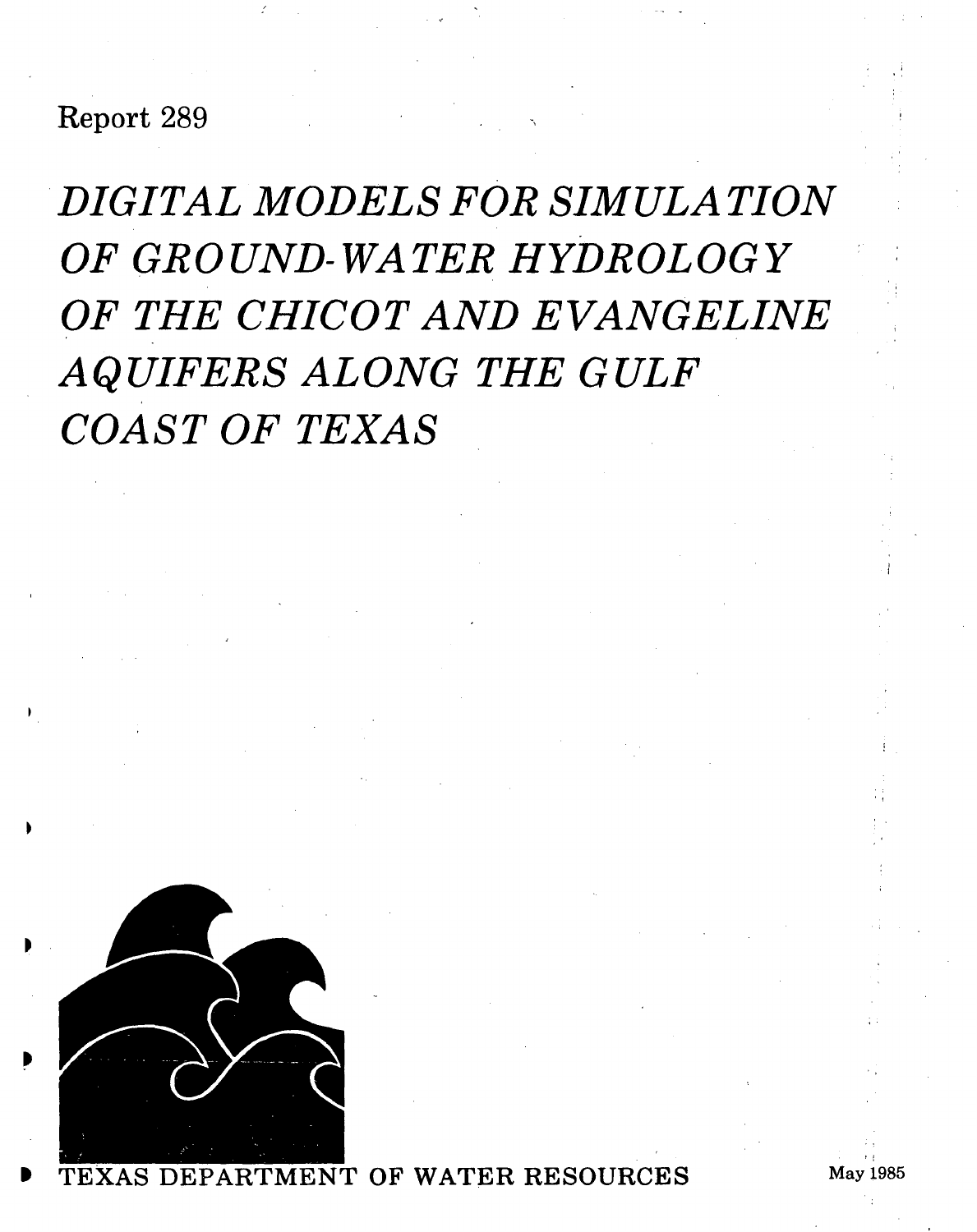

 $\frac{1}{1}$ I'

• I I I  $\pm$ 

I;

Ěτ

÷,

I' I I: II I

 $\prod_{i=1}^n$ 

i I i I. i! , I I' • I

 $\Gamma_1$ I I

 $\left\{ \begin{array}{c} 1 \\ 1 \end{array} \right\}$ 

## **TEXAS DEPARTMENT OF WATER RESOURCES**

#### **REPORT 289**

# **DIGITAL MODELS FOR SIMULATION OF GROUND-WATER HYDROLOGY OF THE CHICOT AND EVANGELINE**

# **AQUIFERS ALONG THE GULF COAST OF TEXAS**   $\vert$

By

Jerry E. Carr, Walter R. Meyer, William M. Sandeen, and Ivy R. McLane U.S. Geological Survey

This report was prepared by the U.S. Geological Survey under cooperative agreement with the Texas Department of Water Resources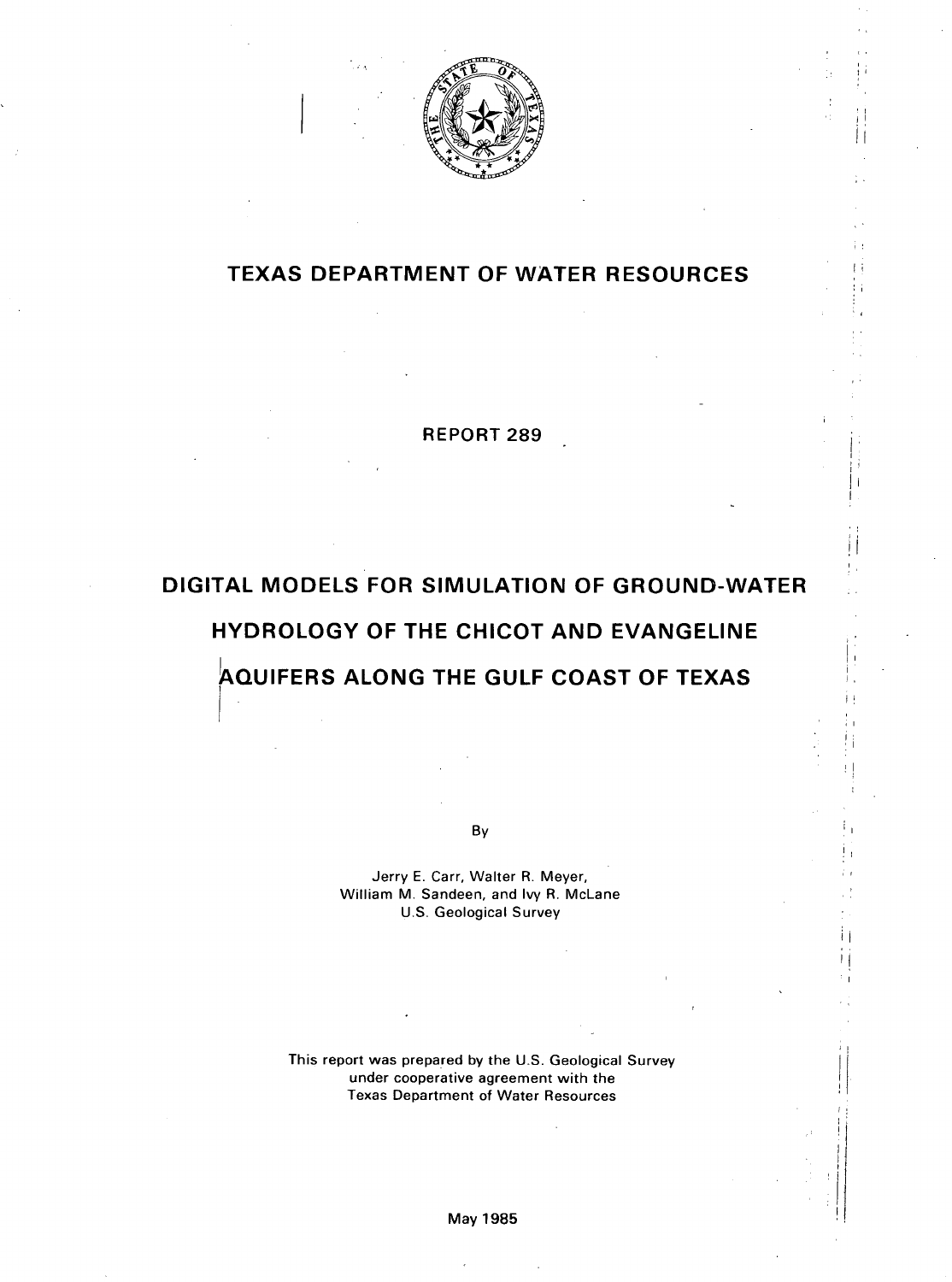#### TEXAS DEPARTMENT OF WATER RESOURCES

#### Charles E. Nemir. Executive Director

#### TEXAS WATER DEVELOPMENT BOARD

Louis A. Beecherl, Jr., Chairman Glen E. Roney Lonnie A. "Bo" Pilgrim

George W. McCleskey. Vice Chairman Louie Welch Stuart S. Coleman

 $\cdot$  I

#### TEXAS WATER COMMISSION

Paul Hopkins. Chairman

 $\Gamma$ 

Lee B. M. Biggart. Commissioner Ralph Roming. Commissioner

Authorization for use or reproduction of any original material contained in this publication, i.e., not obtained from other sources, is freely granted. The Department would appreciate acknowledgement.

> Published and distributed by the Texas Department of Water Resources Post Office Box 13087 Austin, Texas 78711

> > ii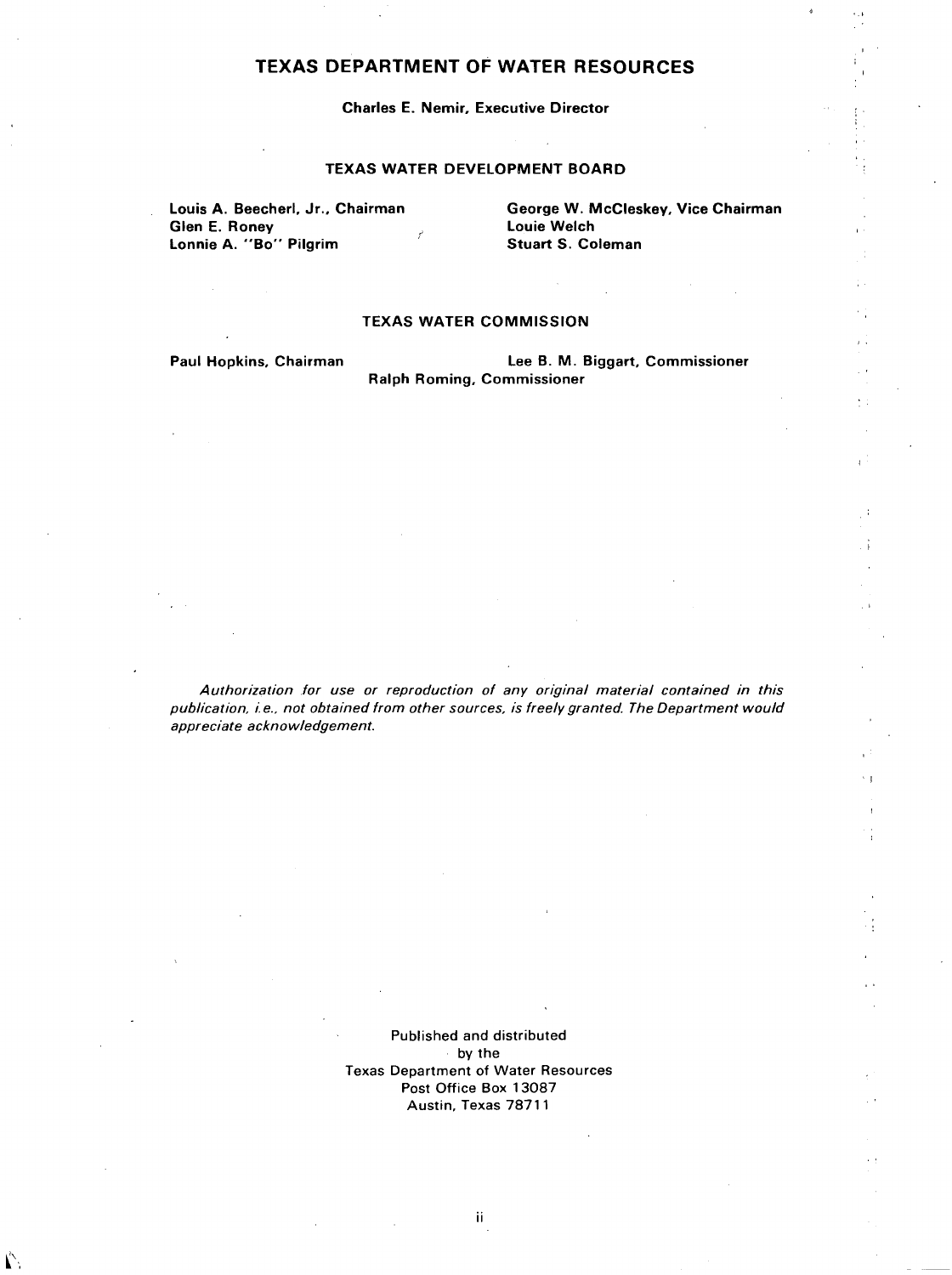|               | <b>TABLE OF CONTENTS-Continued</b>                                                                 |      |
|---------------|----------------------------------------------------------------------------------------------------|------|
|               |                                                                                                    | Page |
|               | DATA NEEDED FOR IMPROVEMENT OF THE MODELS                                                          |      |
|               |                                                                                                    |      |
|               |                                                                                                    |      |
|               |                                                                                                    |      |
|               | <b>TABLE</b>                                                                                       |      |
| 1.            | Geologic and Hydrologic Units Used in This Report and in                                           |      |
|               | <b>FIGURES</b>                                                                                     |      |
| $\mathbf 1$ . | Map Showing Location and Extent of the Study Area                                                  |      |
| 2.            |                                                                                                    |      |
| 3.            |                                                                                                    |      |
| $4 - 7$ .     | Maps Showing Approximate Altitude of the Base of the:                                              |      |
| 4.            |                                                                                                    |      |
| 5.            |                                                                                                    |      |
| 6.            |                                                                                                    |      |
| 7.            |                                                                                                    |      |
| 8.            | Diagram Illustrating the Conceptual Model of the Ground-                                           |      |
| 9.            |                                                                                                    |      |
| $10-43.$      | Maps Showing:                                                                                      |      |
| 10.           | Estimated Withdrawals of Ground Water, By County,<br>From the Lower Unit of the Chicot Aquifer and |      |
| 11.           | Estimated Withdrawals of Ground Water, By County,                                                  |      |
|               | ۷                                                                                                  |      |
|               |                                                                                                    |      |

 $\frac{1}{\sqrt{2}}$ 

 $\ddot{\phantom{0}}$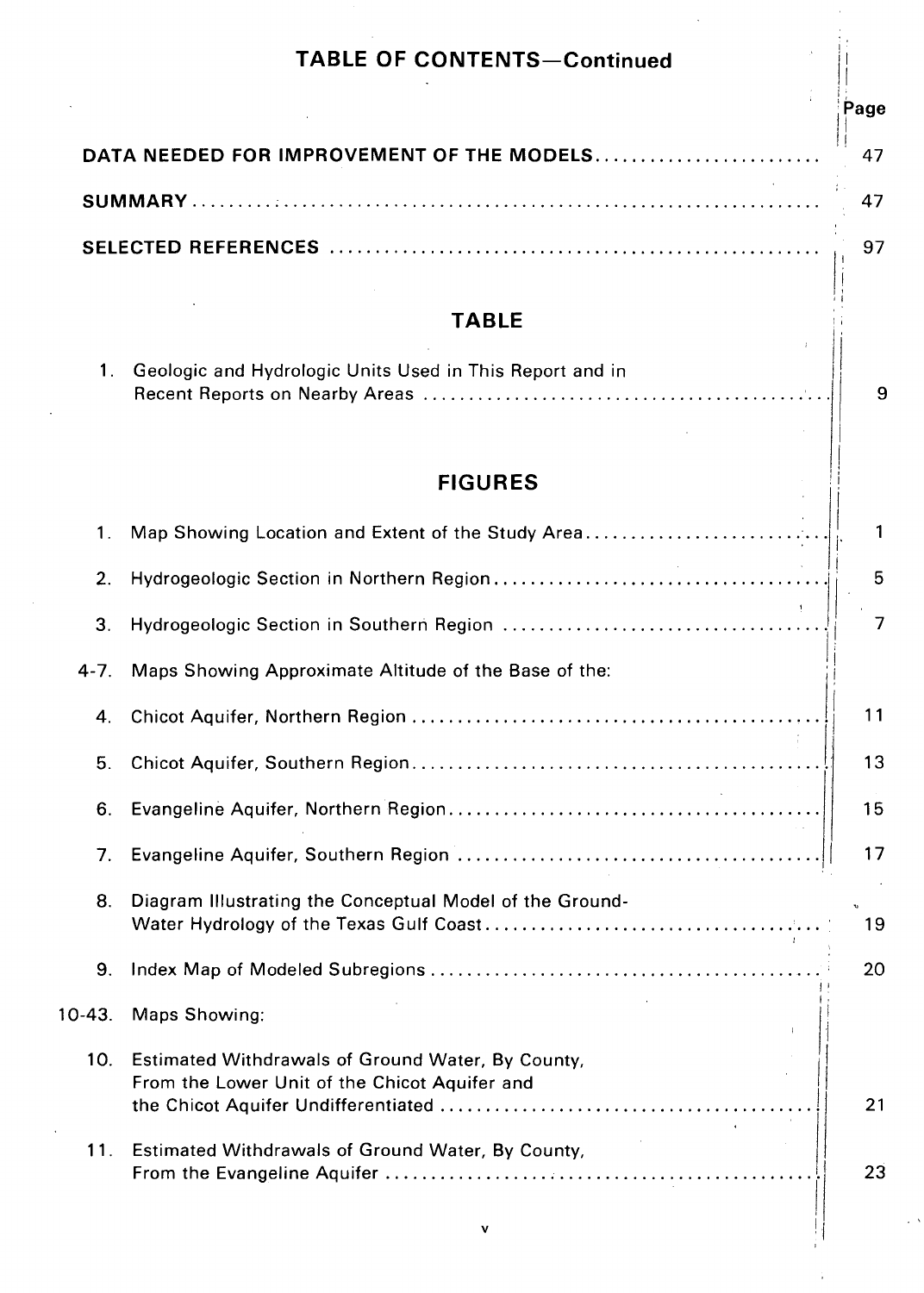# **TABLE OF CONTENTS-Continued**

|     |                                                                                                                                                                      |                       | Page            |
|-----|----------------------------------------------------------------------------------------------------------------------------------------------------------------------|-----------------------|-----------------|
| 12. | <b>Estimated Transmissivities and Storage Coefficients of</b><br>the Lower Unit of the Chicot Aquifer and the Chicot                                                 |                       | 27              |
| 13. | <b>Estimated Transmissivities and Storage Coefficients of</b><br>the Lower Unit of the Chicot Aquifer and the Chicot                                                 |                       | 29              |
| 14. | <b>Estimated Transmissivities and Storage Coefficients</b>                                                                                                           |                       | 31              |
| 15. | <b>Estimated Transmissivities and Storage Coefficients</b>                                                                                                           |                       | $3\overline{3}$ |
| 16. | Clay Thickness From the Land Surface to the Centerline of                                                                                                            |                       | $3\overline{7}$ |
| 17. | Clay Thickness From the Land Surface to the Centerline of                                                                                                            |                       | 39              |
| 18. | Clay Thickness From the Centerline of the Chicot Aquifer<br>to the Centerline of the Evangeline Aquifer, Northern Region                                             |                       | 41              |
| 19. | Clay Thickness From the Centerline of the Chicot Aquifer<br>to the Centerline of the Evangeline Aquifer, Southern Region                                             |                       | 43              |
|     | 20. Boundaries and Grid Pattern of the Eastern-Subregion Model                                                                                                       |                       | 49              |
| 21. | Observed and Simulated Declines in the Altitude of the<br>Potentiometric Surface of the Lower Unit of the Chicot<br>Aquifer and the Chicot Aquifer Undifferentiated, |                       | 51              |
| 22. | Observed and Simulated Declines in the Altitude of the<br>Potentiometric Surface of the Evangeline Aquifer,                                                          | $\Delta \sim 10^{11}$ | 53              |
| 23. | Observed and Simulated Declines in the Altitude of the<br>Potentiometric Surface of the Lower Unit of the Chicot<br>Aquifer and the Chicot-Aquifer Undifferentiated, |                       | 55              |
| 24. | Observed and Simulated Declines in the Altitude of the<br>Potentiometric Surface of the Evangeline Aquifer,                                                          |                       | 57              |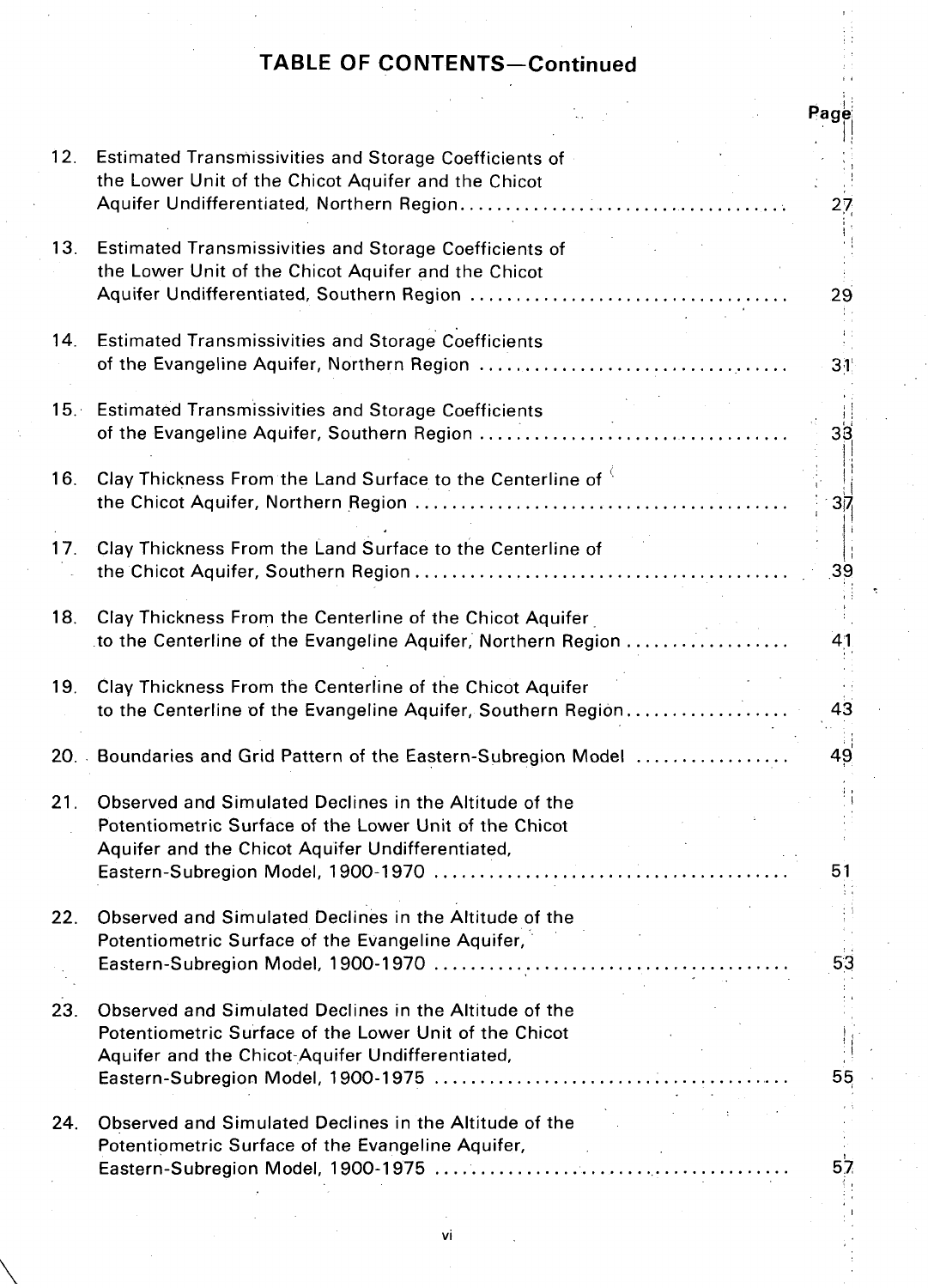# **ABSTRACT**

\

 $\prod_{i=1}^n$ 

, , , I , ,  $\left| \begin{array}{c} 1 \\ 1 \end{array} \right|$ 

; I

, '  $\mathbb{I}$ ! !

i 1  $\prod_{i=1}^n$ ,  $\ddot{\phantom{a}}$ 

 $\prod_{i=1}^n$ 

. !  $\pm 1$  $\mathbb{I}$ 

This report documents the construction and calibration of four digital models for the simulation of hydrologic conditions in the Chicot and Evangeline aquifers along the Gulf Coast of Texas. The models are five-layer, finite-difference models for simulation of three-dimensional, groundwater flow.

The hydrologic properties modeled were ground-water withdrawals, aquifer transmissivity, storage coefficients of the aquifers and clay beds, effective vertical hydraulic conductivity, vertical leakage, and declines in the altitudes of the potentiometric surfaces. The models, which simulate potentiometric-surface declines, changes in storage in the clay beds, and land-surface subsidence, were calibrated by use of historic records from 1890 or 1900 to 1970, and 1890 or 1900 to 1975. The models are very sensitive to variations in aquifer transmissivity and to variations in storage in water-table aquifers; they are less sensitive to variations in storage in artesian aquifers and to variations in storage in clay beds.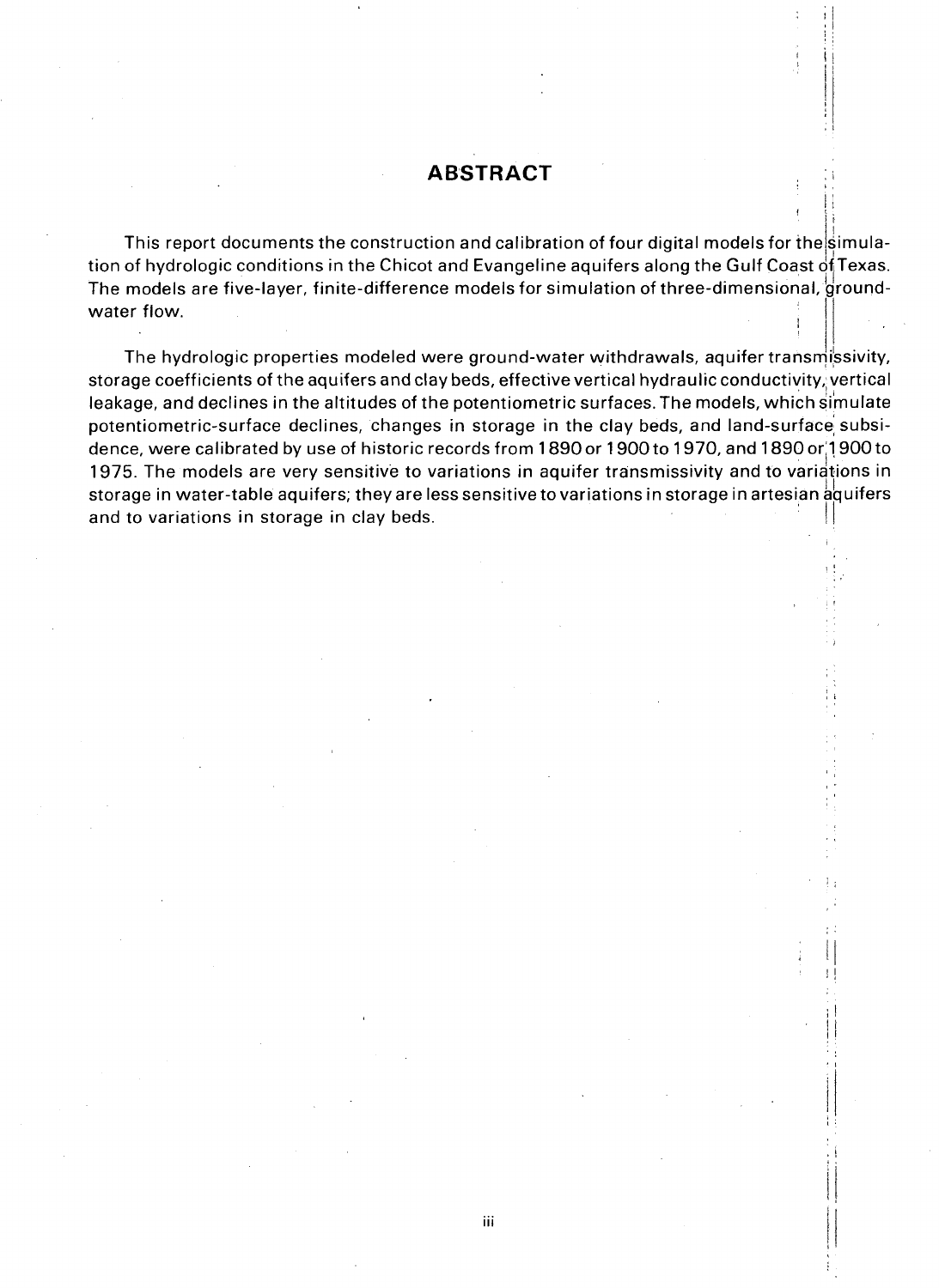# **TABLE OF CONTENTS**

|                                                                | Page            |
|----------------------------------------------------------------|-----------------|
|                                                                | iii             |
|                                                                | -1              |
|                                                                | 1 <sub>1</sub>  |
| History of Hydrologic Modeling Along the Texas Gulf Coast      | 2 <sup>1</sup>  |
|                                                                | $3^{\circ}$     |
|                                                                | 3               |
|                                                                | 10              |
|                                                                | 10 <sub>1</sub> |
|                                                                | $-10$           |
|                                                                | 10              |
|                                                                | 20              |
|                                                                | 20              |
|                                                                | 25              |
|                                                                | 25              |
|                                                                | 25              |
|                                                                | 25              |
| Effective Vertical Hydraulic Conductivity and Vertical Leakage | 45              |
| Declines in the Altitudes of the Potentiometric Surfaces       | 46              |
| CALIBRATION AND SENSITIVITY OF THE MODELS                      | 46              |
|                                                                | 47              |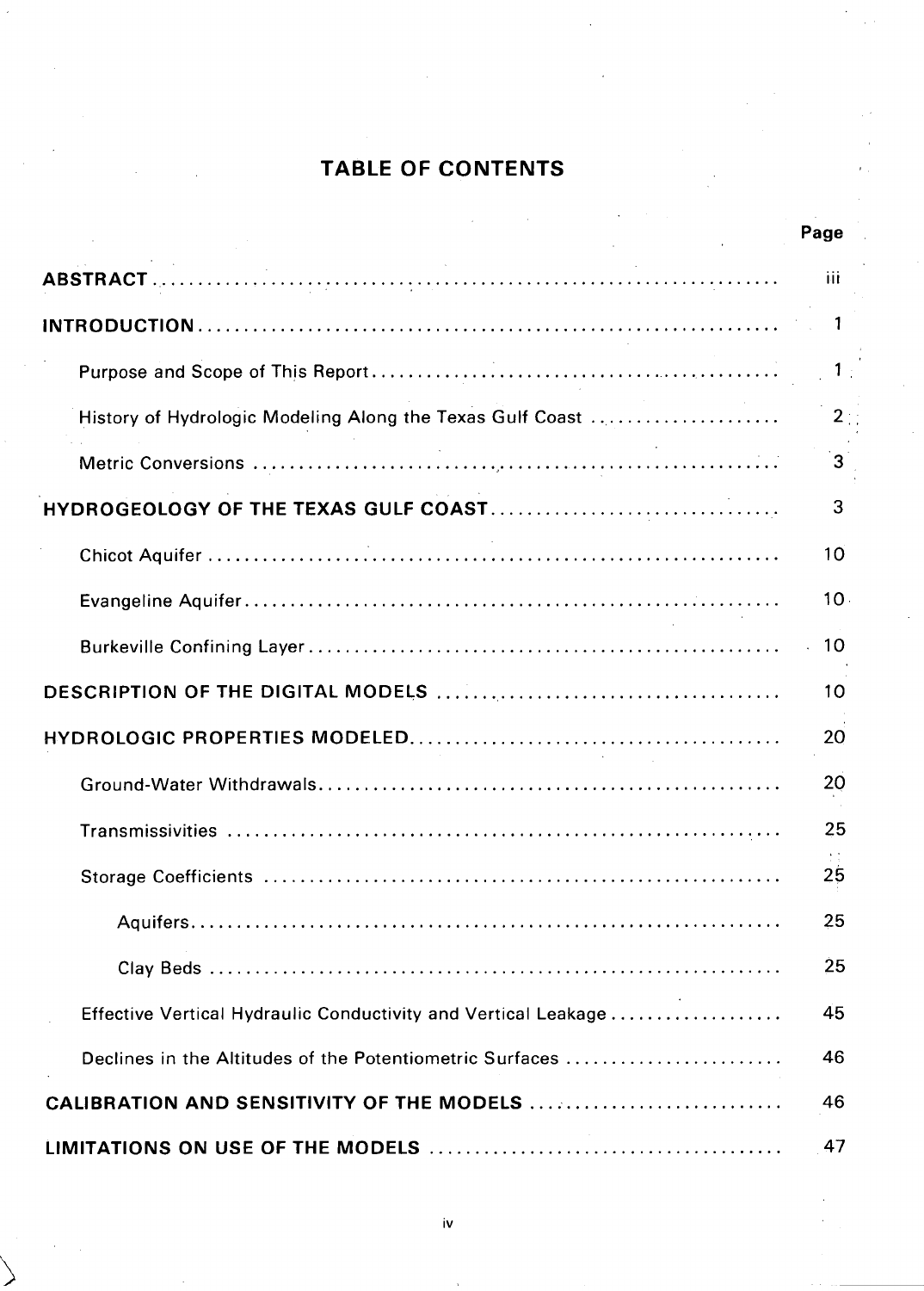# **TABLE OF CONTENTS-Continued**

|     |                                                                                                                                                                                        | Page     |
|-----|----------------------------------------------------------------------------------------------------------------------------------------------------------------------------------------|----------|
| 25. | Observed and Simulated Land-Surface Subsidence,                                                                                                                                        | 59       |
| 26. | Boundaries and Grid Pattern of the Houston-Subregion Model                                                                                                                             | 61       |
| 27. | Observed and Simulated Declines in the Altitude of the<br>Potentiometric Surface of the Lower Unit of the<br>Chicot Aquifer and the Chicot Aquifer Undifferentiated,                   | 63       |
| 28. | Observed and Simulated Declines in the Altitude of the<br>Potentiometric Surface of the Evangeline Aquifer,                                                                            | 65       |
| 29. | Observed and Simulated Declines in the Altitude of the<br>Potentiometric Surface of the Lower Unit of the Chicot<br>Aquifer and the Chicot Aquifer Undifferentiated,<br><b>College</b> | 67       |
| 30. | Observed and Simulated Declines in the Altitude of the<br>Potentiometric Surface of the Evangeline Aquifer,                                                                            | 69       |
| 31. | Observed and Simulated Land-Surface Subsidence, Houston-                                                                                                                               | ŧI<br>71 |
| 32. | Boundaries and Grid Pattern of the Central-Subregion Model                                                                                                                             | 73       |
| 33. | Observed and Simulated Declines in the Altitude of the<br>Potentiometric Surface of the Lower Unit of the<br>Chicot Aquifer and the Chicot Aquifer Undifferentiated,                   | 75       |
| 34. | Observed and Simulated Declines in the Altitude of the<br>Potentiometric Surface of the Evangeline Aquifer,                                                                            | 77       |
| 35. | Observed and Simulated Declines in the Altitude of the<br>Potentiometric Surface of the Lower Unit of the<br>Chicot Aquifer and the Chicot Aquifer Undifferentiated,                   | 79       |
| 36. | Observed and Simulated Declines in the Altitude of the<br>Potentiometric Surface of the Evangeline Aquifer,                                                                            | 81       |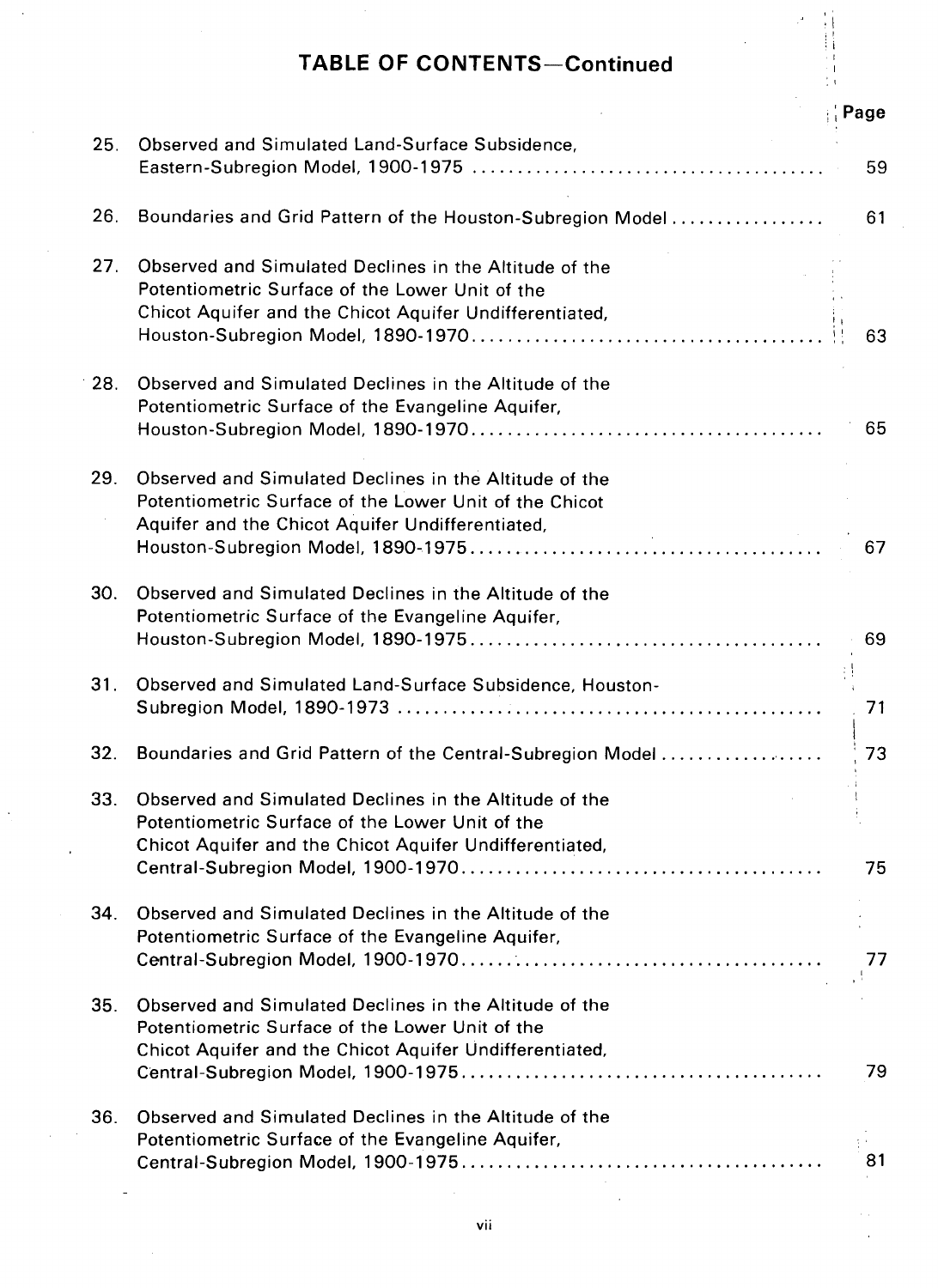# **TABLE OF CONTENTS-Continued**

I

|     |                                                                                                                          | Page |  |  |  |  |  |
|-----|--------------------------------------------------------------------------------------------------------------------------|------|--|--|--|--|--|
| 37. | Observed and Simulated Land-Surface Subsidence,                                                                          | 83   |  |  |  |  |  |
| 38. | Boundaries and Grid Pattern of the Southern-Subregion Model                                                              |      |  |  |  |  |  |
| 39. | Observed and Simulated Declines in the Altitude of the<br>Potentiometric Surface of the Chicot Aquifer Undifferentiated, |      |  |  |  |  |  |
| 40. | Observed and Simulated Declines in the Altitude of the<br>Potentiometric Surface of the Evangeline Aquifer,              |      |  |  |  |  |  |
| 41. | Observed and Simulated Declines in the Altitude of the<br>Potentiometric Surface of the Chicot Aquifer Undifferentiated, | 91   |  |  |  |  |  |
| 42. | Observed and Simulated Declines in the Altitude of the<br>Potentiometric Surface of the Evangeline Aquifer,              | 93   |  |  |  |  |  |
| 43. | Observed and Simulated Land-Surface Subsidence, Southern-                                                                | 95   |  |  |  |  |  |
|     |                                                                                                                          |      |  |  |  |  |  |
|     |                                                                                                                          |      |  |  |  |  |  |
|     |                                                                                                                          |      |  |  |  |  |  |
|     |                                                                                                                          |      |  |  |  |  |  |
|     |                                                                                                                          |      |  |  |  |  |  |
|     |                                                                                                                          |      |  |  |  |  |  |
|     |                                                                                                                          |      |  |  |  |  |  |
|     |                                                                                                                          |      |  |  |  |  |  |

计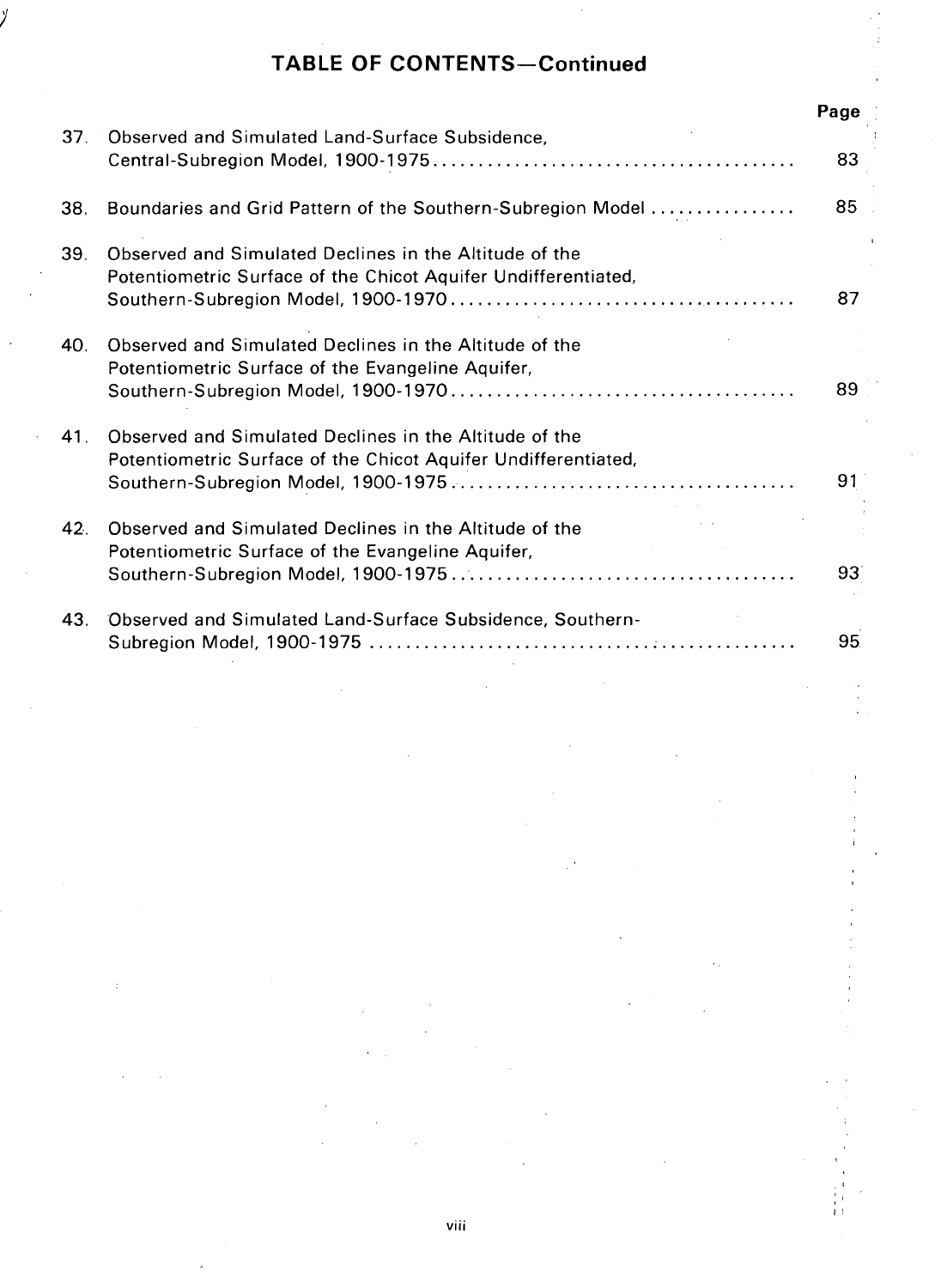# **DIGITAL MODELS FOR SIMULATION OF GROUND-WATER HYDROLOGY OF THE CHICOT AND EVANGELINE AQUIFERS ALONG THE GULF COAST OF TEXAS**

By

Jerry E. Carr, Walter R. Meyer, William M. Sandeen, and Ivy R. McLane U.S. Geological Survey

#### **INTRODUCTION**

#### **Purpose and Scope of This Report**

, The freshwater aquifers along the Texas Gulf Coast (Figure 1) supply large quantities of water for municipal supply, industrial use, and irrigation. However, extensive development of these aquifers has resulted in large declines of water levels in wells, land-surface subsidence, and saltwater encroachment. The purpose of this study, conducted by the U.S. Geological Survey in  $\gamma$ cooperation with the Texas Department of Water Resources, was to develop a means for predicting declines in the altitudes of the potentiometric surfaces in the Chicot and Evangeline aquifers for various conditions of pumping. Because of the complexity of the hydrologic system, digitalcomputer models were used to simulate the declines that would result from given pumping



Figure 1.-Location and Extent of the Study Area

stresses. This report discusses the hydrologic data needed to construct and calibrate the models. It also presents maps showing the observed and simulated declines in the altitudes of the potentiometric surfaces and the observed and simulated subsidence of the land surface.

 $,$ i I : I I

 $: \mathsf{I}$  ,  $\mathbf{r}$ 

, I

The Texas Department of Water Resources makes copies of the model and documentation available through the: Texas Natural Resources Information System. , Please contact the Texas Natural Resources Information System, P.O. Box 13087, Austin, Texas 78711, telephone 1 -(512)-475-3321.

The study area was divided into four subregions-eastern, Houston, central, and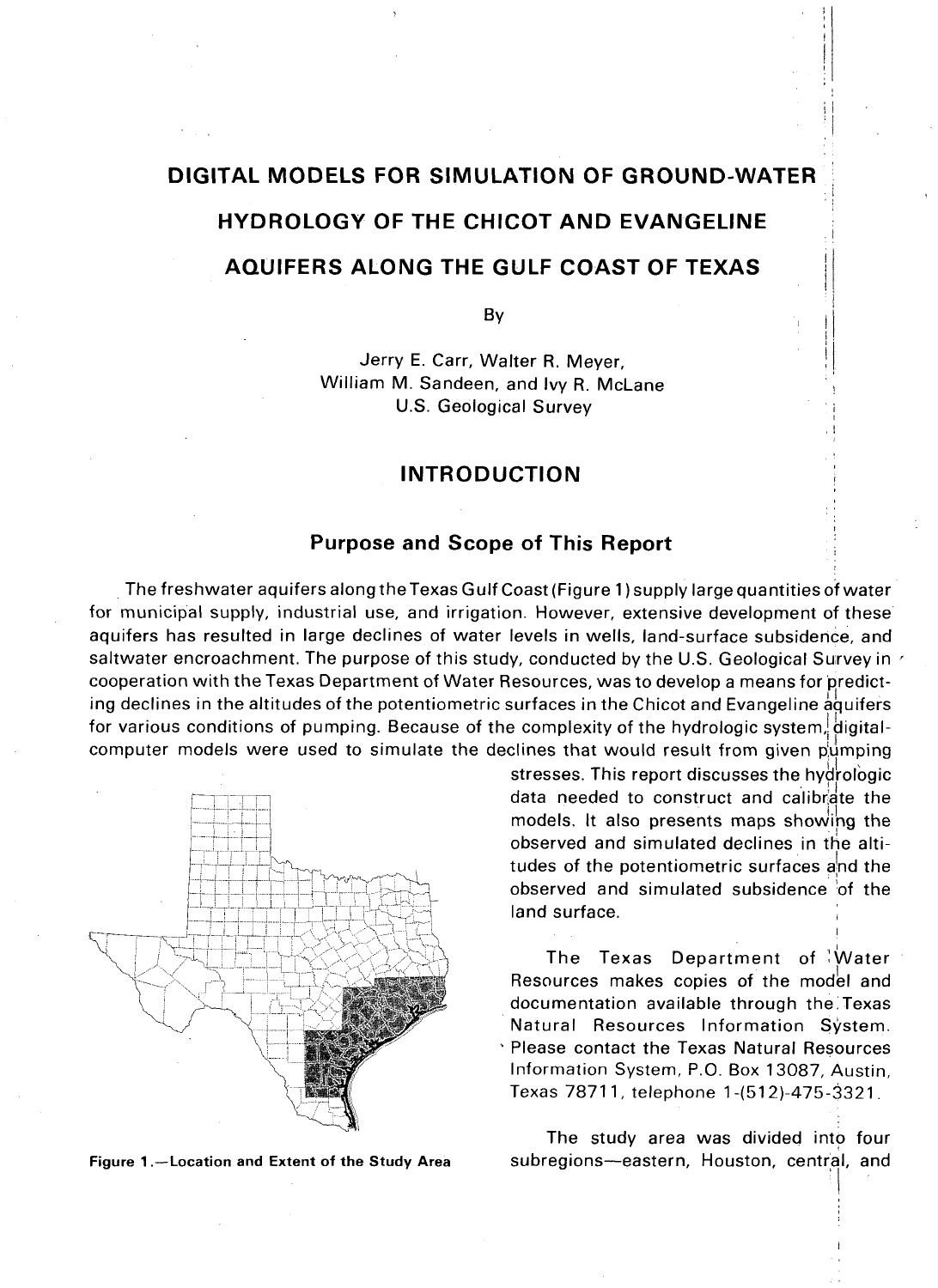southern. A digital-computer model was constructed and calibrated for each subregion. The coastal area was arbitrarily divided into a northern and southern region for presentation of the maps within the report. These maps show the approximate altitude of the base of the Chicot and Evangeline aquifers, the estimated transmissivities and storage coefficients of the aquifers, and the thickness of the clay beds. The modeling procedure consisted of selecting an existin'g computer program and modifying it to conceptually represent the hydrologic system. For each of the subregions, a generalized model (minimodel) was constructed and calibrated before coh, structing and calibrating a detailed model (maximodel).

For the purposes of this report, only a brief discussion of the hydrogeology is presented. For additional information on the hydrogeology of the coastal area and on the hydrologic problems related to the withdrawals of ground water, the reader is referred to the reports listed in the section "Selected References."

#### **History of Hydrologic Modeling Along the Texas Gulf Coast**

, I

 $\prod_{i=1}^{n}$ I: , ' , '

||<br>Previous hydrologic modeling along the Texas Gulf Coast was conducted for the Houston area, where the greatest amount of ground-water pumping and corresponding water-level declines have occurred. The first hydrologic model (Wood and Gabrysch, 1965) was an electricanalog model that included about 5,000 square miles (12,950 km2) in Harris, Galveston, Brazoria; Fort Bend, Austin, Waller, Montgomery, Liberty, and Chambers Counties. This model, which was constructed on the basis of data collected since 1931, was used primarily to predict water-level declines under various conditions of pumping. This first attempt to model the ground-water system was reasonably successful, but the usefulness of the model was limited because the simulations required that the aquifers be operated independently and the results of pumping in the western part of the area could not be simulated.

The second model (Jorgensen, 1975) was an electric-analog model that incorporated additional hydrologic data and refiected more advanced concepts of the hydrologic system. These concepts included consideration of the vertical movement of water between the aquifers and the allowance for water to be derived from the clay beds, This model expanded the area of the first model to about 9,100 square miles (23,570 km<sup>2</sup>) to minimize the boundary effects caused by long-term pumping, Jorgensen (1975) noted that additional hydrologic data and modification of the model would be needed for studies of such problems as saltwater encroachment and landsurface subsidence.

I The third model (Meyer and Carr, 1979) was a digital-computer model, representing an area of  $27,000$  square miles (69,930 km<sup>2</sup>), that provided an easier means of varying hydrologic properties during the calibration process. This model also was used primarily to predict waterlevel declines under various conditions of pumping. In general, each of the models was designed to simulate the effects of steady withdrawals of water from well fields for 1 year or longer.  $\rightarrow$ 

- 2 -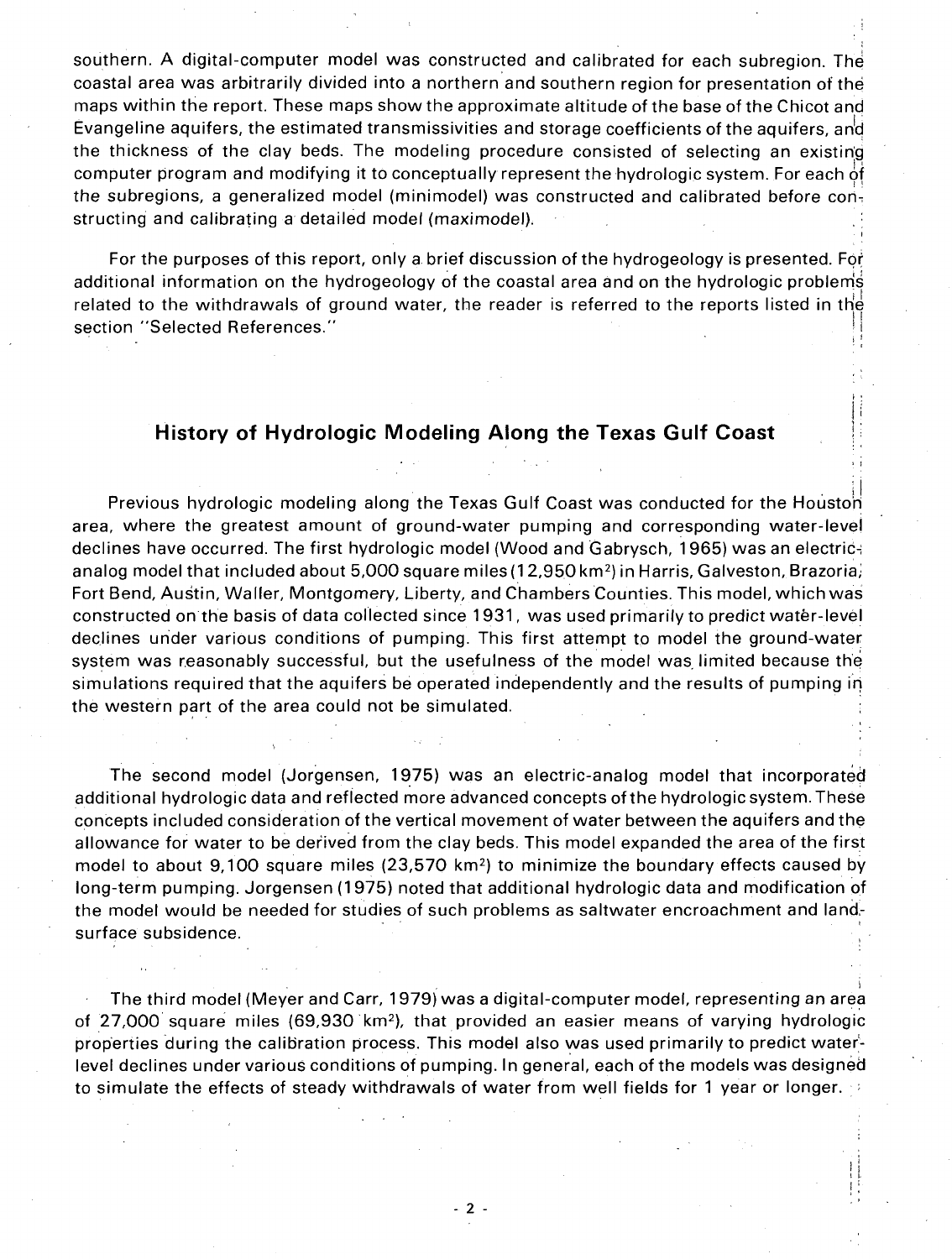it ! ' I  $, \cdot$ I  $\frac{1}{2}$ 

 $\left| \cdot \right|$ 

Metric equivalents of "inch-pound" units of measurement are given in parentheses in the text. The "inch-pound" units may be converted to metric units by the following conversion factors:

| From                               | Multipy by | To obtain                                    |
|------------------------------------|------------|----------------------------------------------|
| foot                               | 0.3048     | meter $(m)$                                  |
| foot $-1$                          | 3.2802     | meter $^{-1}$ (m $^{-1}$ )                   |
| foot per day<br>$({\rm ft/d})$     | 0.3048     | meter per day<br>(m/d)                       |
| foot squared per day<br>$(ft^2/d)$ | 0.0929     | meter squared per day<br>(m <sup>2</sup> /d) |
| inch per year<br>(in/yr)           | 2.54       | centimeter per year<br>$\text{(cm/yr)}$      |
| mile                               | 1.609      | kilometer (km)                               |
| million gallons per day            | 0.04381    | cubic meter per second                       |
| square mile                        | 2.590      | square kilometer (km <sup>2</sup> )          |

National Geodetic Vertical Datum of 1929 (NGVD of 1929): A geodetic datum derived from a general adjustment of the first-order level nets of both the United States and Canada, forrnerly called "mean sea level."

# **HYDROGEOLOGY OF THE TEXAS GULF COAST** \ I

The hydrogeologic units are the Chicot aquifer, Evangeline aquifer, and the Burkeville confining layer (Figures 2 and 3). These units are composed of sedimentary deposits of gravel, sand, silt, and clay. The geologic formations, from oldest to youngest, are: the Fleming Formation and Oakville Sqndstone of Miocene age; the Goliad Sand of Pliocene age; the Willis Sand, Bentley Formation, Montgomery Formation, and Beaumont Clay of Pleistocene age; and alluvium of Quaternary age. The relationship between the hydrogeologic units and the geologic formations (stratigraphic units) is given in Table 1. With exception of the alluvium and the Goliad Sand, the formations crop out in belts that are nearly parallel to the shoreline of the Gulf of Mexico. The Goliad Sand is overlapped by younger formations east ofthe Brazos River and is not exposed atthe surface in the coastal area. The younger formations crop out nearer the Gulf and the older ones farther inland. All formations thicken downdip towards the Gulf of Mexico so that the older formations dip more steeply than the younger ones. Locally, the occurrence of salt domes, faults, and folds may cause reversals of the regional dip and thickening or thinning of the formations.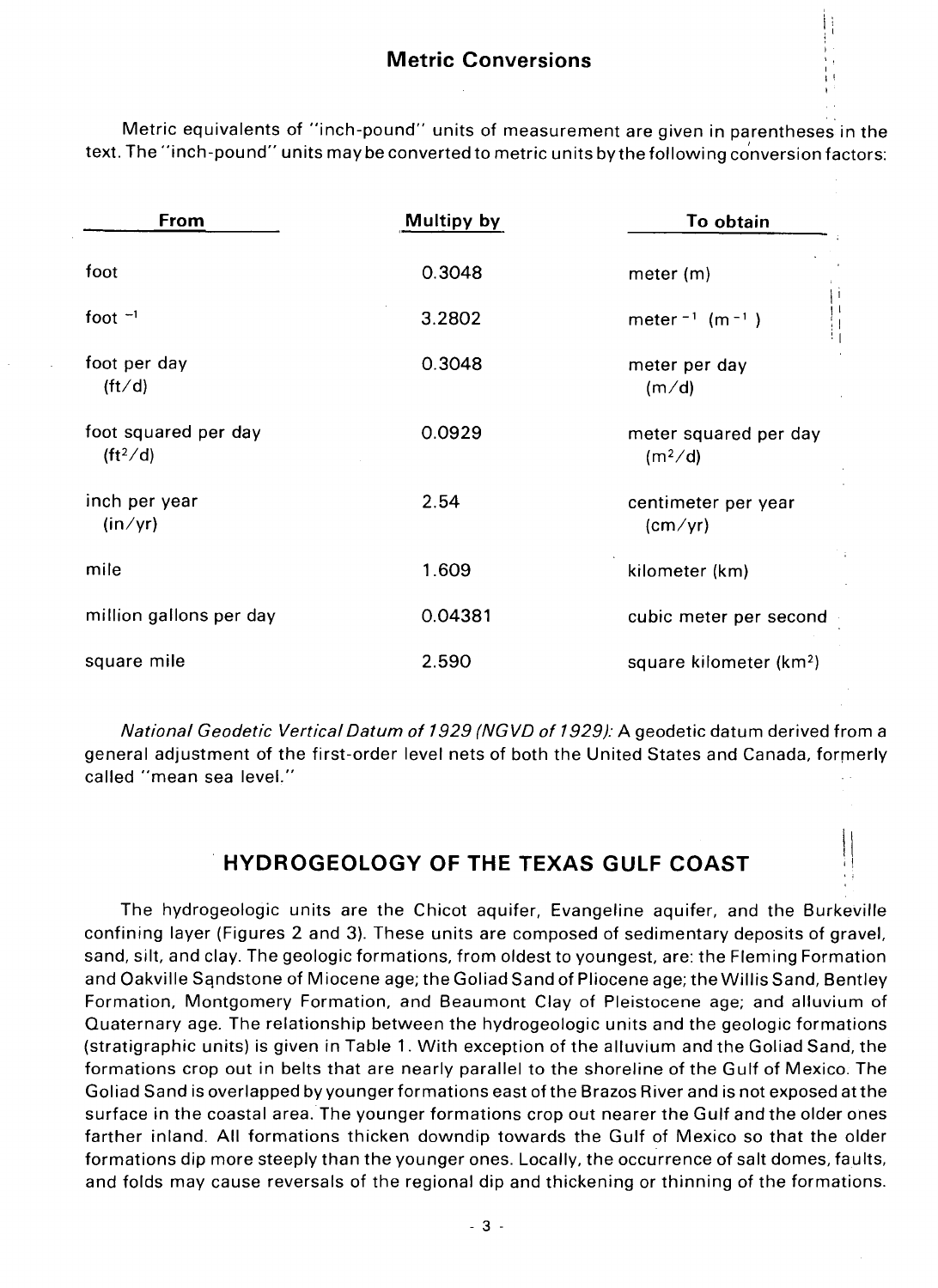|                                  | Hydrologic units<br>Geologic classification               |                                                                       |                                                                                                |                                                               |                                                                                                           |                                                                                  |                                                                                                                                                                    |
|----------------------------------|-----------------------------------------------------------|-----------------------------------------------------------------------|------------------------------------------------------------------------------------------------|---------------------------------------------------------------|-----------------------------------------------------------------------------------------------------------|----------------------------------------------------------------------------------|--------------------------------------------------------------------------------------------------------------------------------------------------------------------|
| System                           | Series                                                    | Stratigraphic<br>unit                                                 | Houston district<br>(Lang, Winslow,<br>and White, 1950)                                        | Houston district<br>(Wood and<br>Gabrysch, 1965)              | Texas-Louisiana<br>(Turcan,<br>Wesselman, and<br>Kilburn, 1966)                                           | Houston district<br>(Jorgensen,<br>$1\bar{9}75)$                                 | This report                                                                                                                                                        |
| Q<br>u<br>a<br>t<br>e            | Holocene<br>P<br>$\mathbf{I}$<br>e<br>Ť<br>s<br>${\bf t}$ | Quaternary<br>alluvium<br>Beaumont<br>Clay<br>Montgomery<br>Formation | Alluvial<br>deposits<br>$\overline{\mathsf{B}}$<br>e.<br>$\mathsf C$<br>a<br>L<br>u.<br>m<br>a | Confining layer<br>and Alta Loma<br>Sand of<br>Rose<br>(1943) | $\mathsf{C}$<br>h<br>i<br>C<br>$\mathbf 0$<br>$\mathsf t$                                                 | С<br>h<br>Upper<br>i<br>unit<br>$\mathsf{C}$<br>$\pmb{\mathsf{O}}$<br>t          | $\mathsf C$<br>$\mathsf{h}$<br>Upper<br>i<br>unit<br>$\mathbf{C}$<br>$\mathsf{o}$<br>t                                                                             |
| r<br>n<br>a<br>r<br>$\mathbf{y}$ | $\mathbf 0$<br>$\mathsf{C}$<br>e<br>n<br>e                | Bentley<br>Formation<br>Willis<br>Sand                                | "Alta<br>$\mathbf{y}$<br>$\mathbf{o}$<br>Loma<br>Sand"<br>n<br>t<br>Zone 7<br>Zone 6           |                                                               | a<br>$\mathsf{q}$<br>$\mathsf{u}$<br>$\mathbf{i}$<br>f<br>$\mathsf{e}% _{0}\left( \mathsf{e}\right)$<br>r | a<br>$\mathsf{q}$<br>Lower<br>$\mathbf u$<br>$\mathbf{i}$<br>f<br>unit<br>e<br>r | a<br>$\overline{q}$<br>$\sf u$<br>Lower<br>$\mathbf i$<br>$\mathsf f$<br>unit<br>$\mathsf{e}% _{t}\left( t\right)$<br>$\mathbf{r}$                                 |
| $\mathsf{T}$<br>e<br>r<br>t      | P<br>i.<br>0<br>$\mathsf{c}$<br>$\mathsf e$<br>n<br>e     | Goliad<br>Sand<br>$\sim$                                              | Zone 5<br>Zone 4<br>Zone 3                                                                     | Heavily<br>pumped<br>layer                                    | E<br>v<br>a<br>$\mathbf n$<br>g<br>e<br>i<br>n<br>e                                                       | E<br>$\pmb{\mathsf{V}}$<br>a<br>$\mathbf n$<br>g<br>e<br>i<br>$\mathsf{n}$<br>e  | $\mathsf E$<br>$\pmb{\mathsf{V}}$<br>a<br>$\mathsf n$<br>$\boldsymbol{g}$<br>$\mathbf{e}% _{t}\left( t\right)$<br>$\mathbf{I}$<br>$\mathbf{i}$<br>$\mathsf n$<br>e |
| i<br>a<br>r                      | M<br>$\mathbf{i}$<br>$\ddot{\phantom{0}}$<br>0            | Fleming<br>Formation                                                  | Zone 2                                                                                         | Zone 2                                                        | aquifer<br><b>Burkeville</b><br>confining<br>layer                                                        | aquifer<br><b>Burkeville</b><br>confining<br>layer                               | aquifer<br>Burkeville<br>confining<br>layer                                                                                                                        |
| $\mathbf y$                      | c.<br>e<br>n.<br>e.                                       | _Oakville_<br>Sandstone                                               | Zone <sub>1</sub>                                                                              |                                                               | Jasper<br>aquifer                                                                                         | Jasper<br>iling<br>Salaman<br>aquifer                                            |                                                                                                                                                                    |

Table 1.--Geologic and Hydrologic Units Used in This Report and in Recent Reports on Nearby Areas

 $\ddot{\circ}$ 

 $\sim 10^{11}$ 

 $\sim$   $\sim$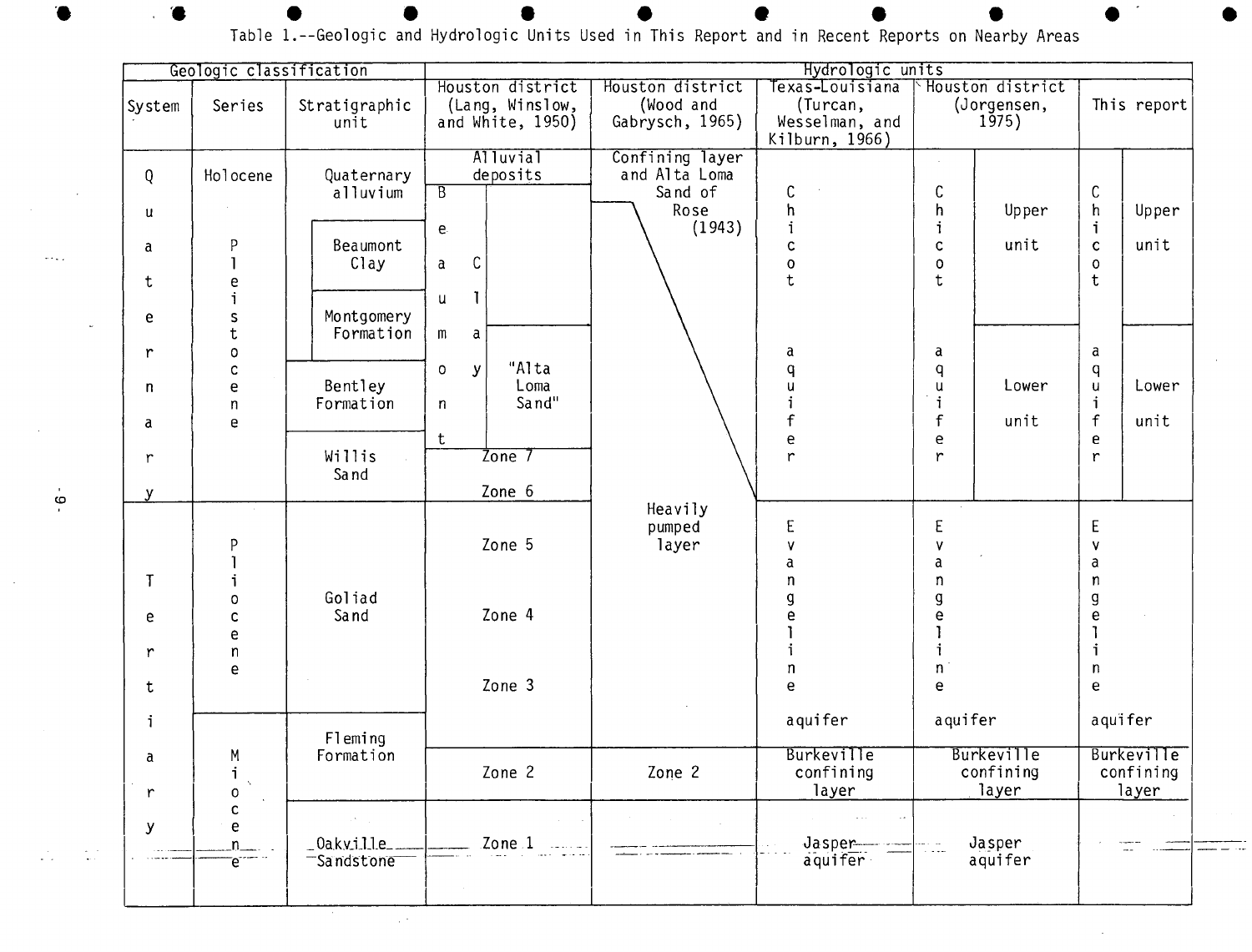#### **Chicot Aquifer**

The Chicot aquifer is composed of the Willis Sand, Bentley Formation, Montgomery Formation, Beaumont Clay, and Quaternary alluvium. The Chicot includes all deposits from the land surface to the top of the Evangeline aquifer. The altitude of the base of the Chicot aquifer is shown in Figures 4 and 5.

In much of the coastal area, the Chicot aquifer consists of discontinuous layers of sand and clay of about equal total thickness. However, in some parts of the coastal area (mainly within the Houston area), the aquifer can be separated into an upper and lower unit (Jorgensen, 1975). The upper unit can be defined where the altitude of its potentiometric surface differs from the altitude of the potentiometric surface in the lower unit. If the upper unit of the Chicot aquifer cannot be defined, the aquifer is said to be undifferentiated. The aquifer is under water-table conditions in its updip part, becoming confined in the downdip direction. Throughout most of Galveston County and southeast Harris County, the basal part of the Chicot aquifer is formed by a massive sand section that has a relatively high hydraulic conductivity. This sand unit, which is heavily pumped in some places, is known locally as the Alta Loma Sand (Alta Loma Sand of Rose, 1943).

#### **Evangeline Aquifer**

The Evangeline aquifer, which consists mostly of discontinuous layers of sand and clay of about equal total thickness, is composed of the Goliad Sand and the uppermost part of the Fleming Formation. The altitude ofthe base ofthe Evangeline aquifer is shown in Figures 6 and 7. Because the Chicot and Evangeline aquifers are geologically similar, the basis for separating them is primarily a difference in hydraulic conductivity, which in part causes the difference in the altitudes of the potentiometric surfaces in the two aquifers. The aquifer is under water-table conditions in its updip part, becoming confined in the downdip direction.

#### **Burkeville Confining Layer**

The Burkeville confining layer, which is composed of the upper part ofthe Fleming Formation, consists mainly of clay but contains some layers of sand. The Burkeville, which underlies the Evangeline aquifer, restricts the flow of water except in areas, where it is pierced by salt domes and in areas where it contains a high percentage of sand.

### **DESCRIPTION OF THE DIGITAL MODELS**

The conceptual model (Figure 8) for the four modeled subregions (Figure 9) consists of five layers. In ascending order, layer 1 is equivalent to the total thickness of the sand beds in the Evangeline aquifer; layer 2 is equivalent to the clay thickness between the centerline of the Chicot aquifer and the centerline of the Evangeline aquifer; layer 3 is equivalent to the Alta Loma Sand of Rose (1943) where present, otherwise it is equivalent to the total thickness of the sand beds in the Chicot aquifer; layer 4 is equivalent to the clay thickness between the land surface and the centerline of the Chicot aquifer; and layer 5 is used as an upper boundary to simulate recharge to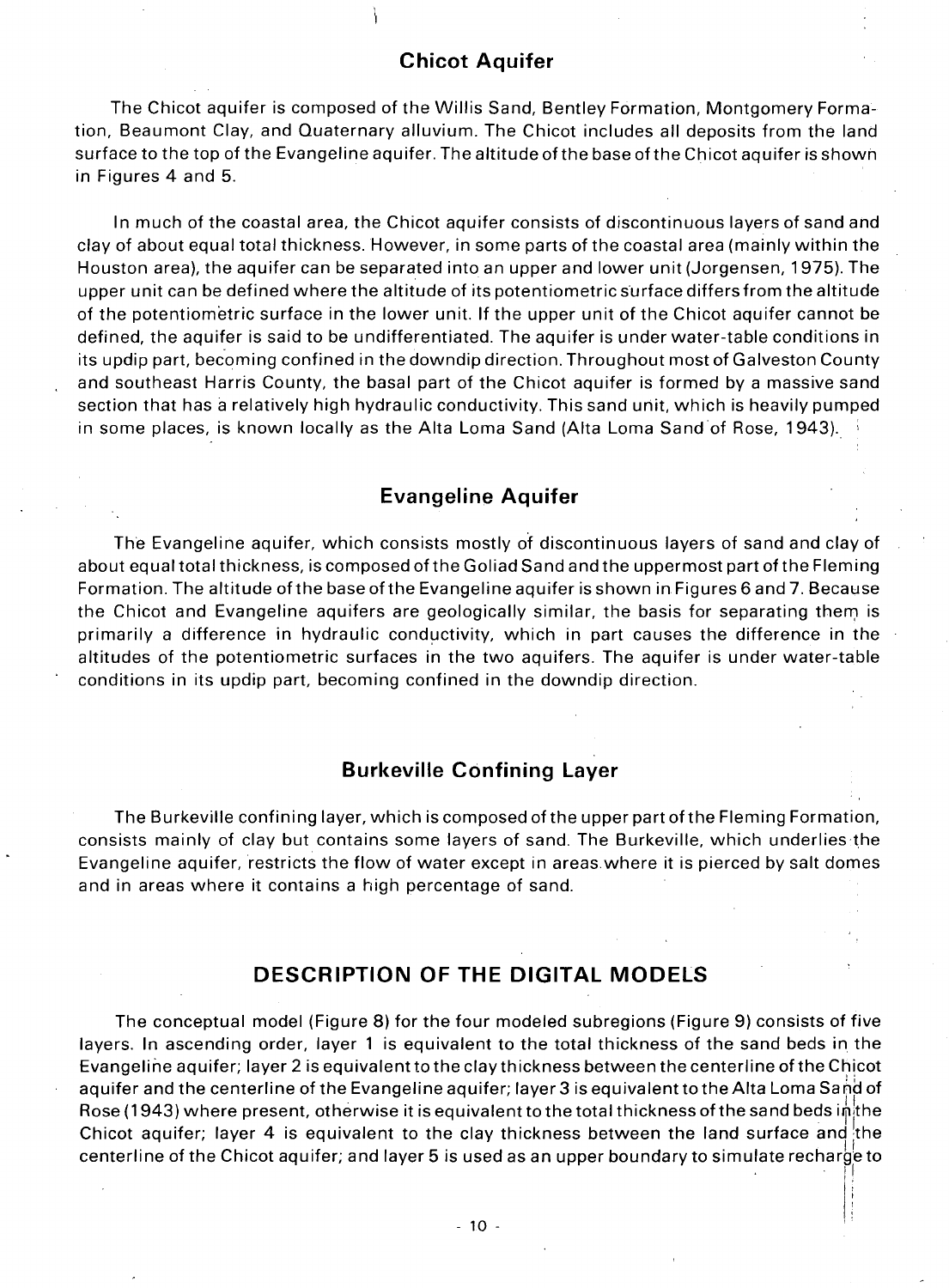

#### Figure 8.—Conceptual Model of the Ground-Water Hydrology of the Texas Gulf Coast

the system from vertical leakage. Within the model, clay thickness intervals are divided at aquifer centerlines to support the concept that the upper clays (layer 4) mostly control the vertical flow to the Chicot sands (layer 3), and that the clays (layer 2) from the centerline of the Chicot aquifer to the centerline of the Evangeline aquifer mostly control the vertical flow between the two aquifers.

The Burkeville confining layer (base of model) is assumed for modeling purposes to form a barrier that allows only a negligible flow of water. Salt domes, which occur throughout the study area, were not considered in the construction of the models because they have only a localized effect on ground-water conditions. In most areas, the domes do not pierce the Chicot or Evangeline aquifers.

Selection of horizontal boundaries for the models was somewhat arbitrary because the Chicot and Evangeline aguifers form an extensive and continuous hydrologic system along the Texas Gulf Coast. The no-flow boundaries selected were primarily determined by the areal extent required to minimize the effects of pumping along the boundaries and to eliminate the necessity of having flux boundaries.

The digital models used in this study are finite-difference models as modified from Trescott (1975) for simulation of three-dimensional ground-water flow; the models converge to a solution rapidly because all equations are solved simultaneously rather than sequentially as in the quasi three-dimensional model of Bredehoeft and Pinder (1970). The iterative numerical technique used to solve the set of simultaneous finite-difference equations is the strongly implicit procedure originally described by Stone (1968) for problems in two dimensions. Wienstein, Stone, and Kwan (1969) later extended the technique to three dimensions.

The model developed by Trescott (1975) was modified by J. E. Carr (Meyer and Carr, 1979) to include methods to increase or decrease the values of storage in the clay layers, at a head that is equivalent to preconsolidation stress, to simulate land-surface subsidence. This reference head is arbitrarily referred to as "critical head." Different storage coefficients, which are head depen-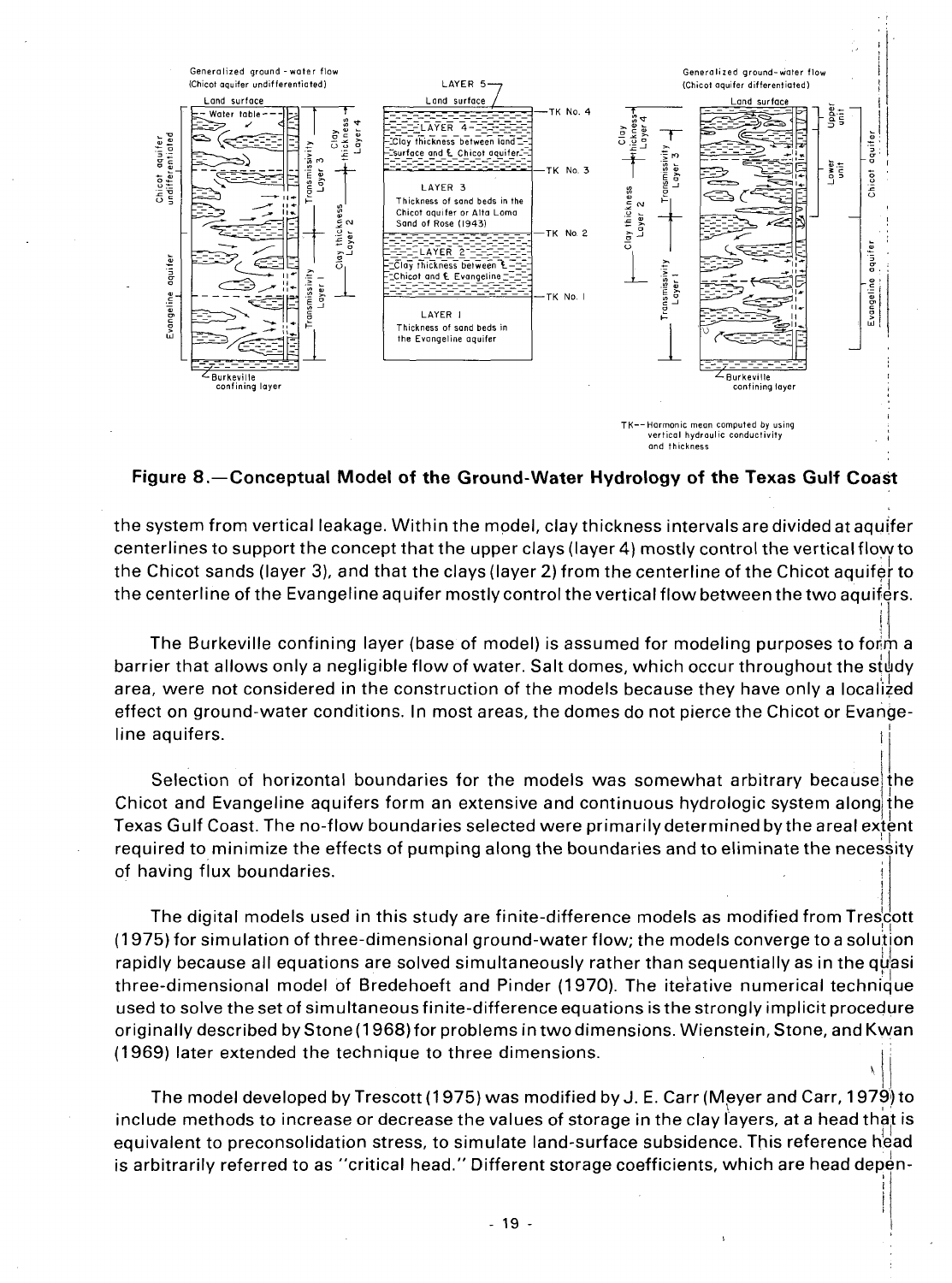



dent, are used for elastic and inelastic compression. In addition, the modifications include accumulators for the quantities of water derived from clays in layers 2 and 4.

# HYDROLOGIC PROPERTIES MODELED

#### **Ground-Water Withdrawals**

Ground-water withdrawals (Figures 10-11) were grouped into four pumping periods for report presentation. For model simulation, the Houston subregion consisted of seven pumping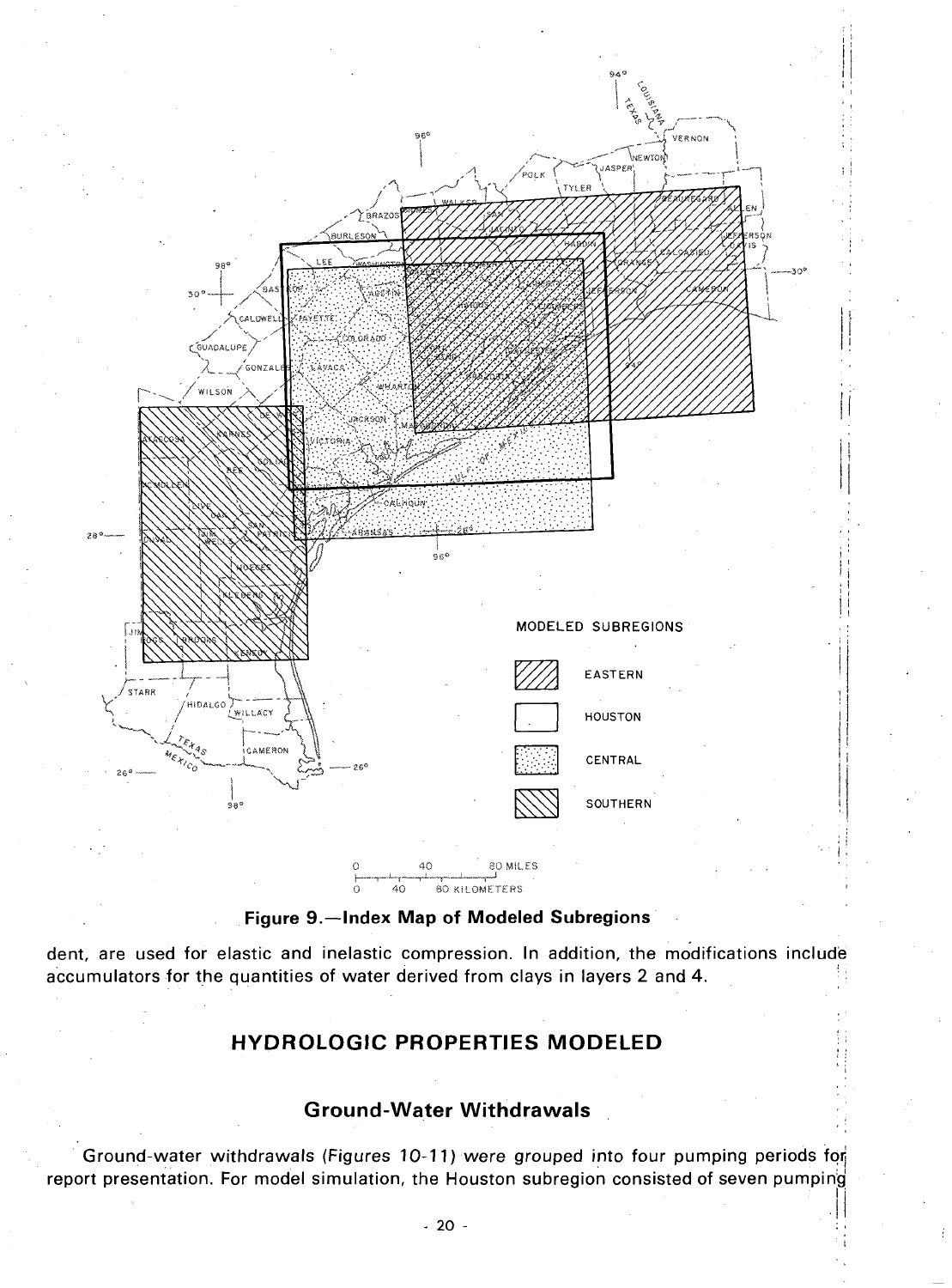periods. The distribution of withdrawals by aquifer was based on the proportion of well screens in each aquifer. Withdrawals from the upper unit of the Chicot aquifer were not modeled because withdrawals are minor in most areas.

: I

I,

#### **Transmissivities**

Estimates of transmissivity were originally determined from aquifer-test data by using either the Theis (1935) equation or the modified Hantush (1960) equation as outlined by Lohman (1972, p. 15-19, p. 32-34). Distribution of the estimated transmissivity was then made by multiplying the sand thickness of the aquifer at a given location by the average hydraulic conductivity as determined from the estimates of transmissivity for a given area. It should be noted that because of violations of the assumptions used by the analytical equations, the transmissivities as determined from aquifer-test data are only approximations. Therefore, the transmissivities were used to define a reasonable range of values to be tested in the models.

The areal distributions of the transmissivities of the Chicot and Evangeline aquifers that were refined through model calibrations are shown in Figures 12-15. The transmissivity of the Chicot aquifer ranged from about 3,000 ft<sup>2</sup>/d (279 m<sup>2</sup>/d) to about 50,000 ft<sup>2</sup>/d (4,645 m<sup>2</sup>/d). The transmissivity of the Evangeline aquifer ranged from about 3,000 ft<sup>2</sup>/d (279 m<sup>2</sup>/d) to about 15,000 ft<sup>2</sup>/d (1,394 m<sup>2</sup>/d).

#### **Storage Coefficients**

### **Aquifers** i!

Estimates of the storage coefficients of the aquifers were originally determined from aquifertest data that were analyzed by the Theis (1935) equation or the modified Hantush (1960) equation, and multiplication of the average sand thickness of the aquifer by  $1.0 \times 10^{-6}$  feet  $\leq 1$  (3.3  $\times$  10<sup>-6</sup> m<sup>-1</sup>) as suggested by Lohman (1972). The areal distribution of storage coefficients that were obtained by model calibration is shown in Figures 12-15. The storage coefficient of the Chicot aquifer ranged from about 0.0004 to about 0.1; the storage coefficient of the Evangeline aquifer ranged from about 0.0005 to about 0.1. The larger values are in the outcrop areas where the aquifers are under water-table conditions; the smaller values are in the artesian zones.

#### **Clay Beds**

The storage coefficients of the clay beds are included in the models because considerable amounts of water are released from the clay beds as water is pumped from the aquifers. This release of water allows the clay beds to compact, which in turn causes subsidence of the land surface. In the Houston area, subsidence is directly proportional to the volume of water derived from the clay beds because nearly all of the subsidence is related to ground-water pumping. In other parts of the coastal area, subsidence is related to the production of oil and gas in addition to ground-water pumping.

The rate and amount of compaction of the clay beds is dependent on overburden loading, hydraulic conductivity of the clays, previous compaction, length ofthe drainage path, and charac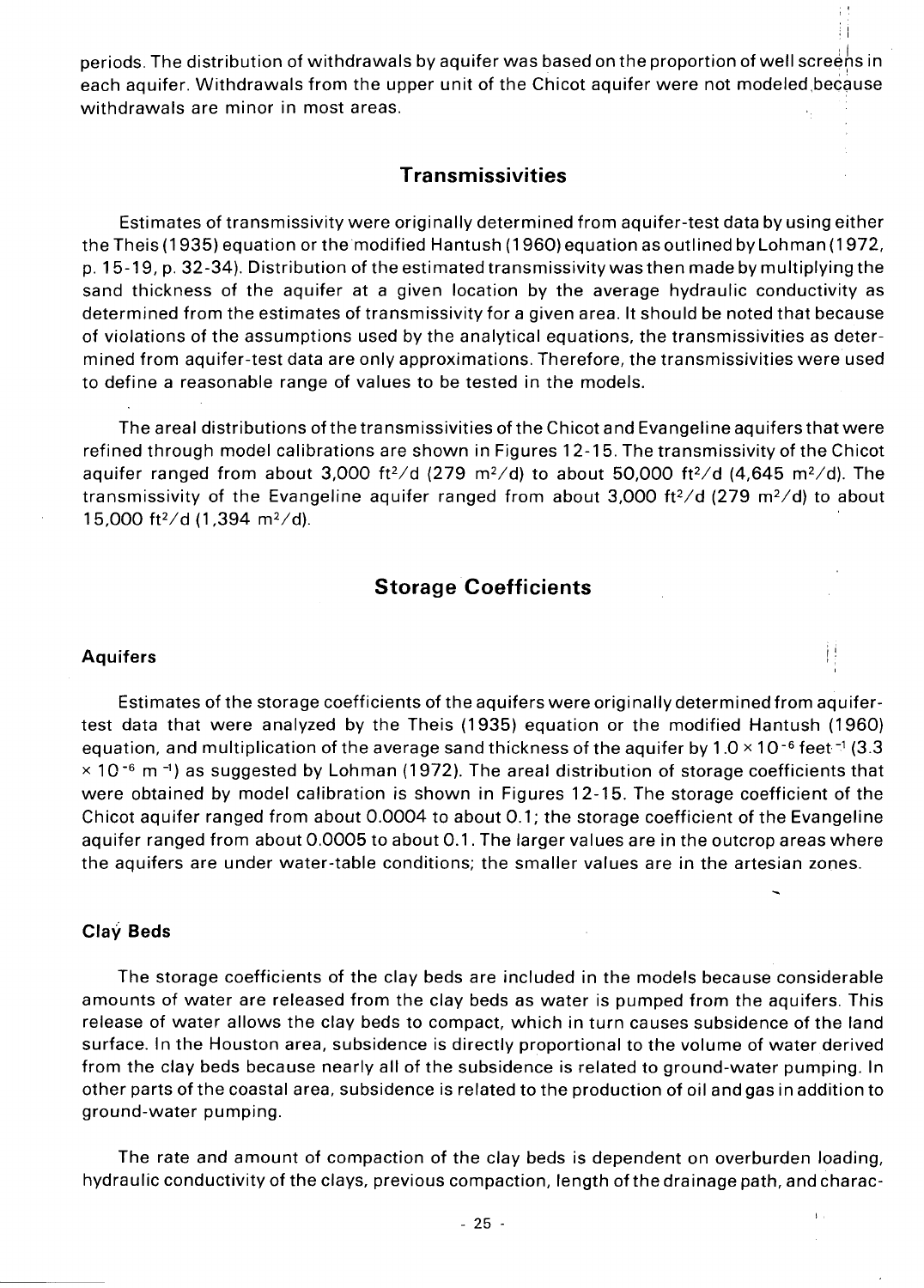teristics of the clays. In general, clays compact more rapidly if the pressure causing compaction is greater than previous pressure or "preconsolidation load." Reported values of the "compaction ratio," which is the ratio of the volume of land-surface subsidence to the volume of water pumped, range from about 0.17 to 0.22 in the Houston area (Jorgensen, 1975, p. 49).

By relating subsidence of the land surface, clay thickness, and decrease in artesian pressure, the following method was used to derive the storage coefficients of the clay beds in the Houston area. The assumption was made that one-half of the subsidence occurred in model layer 2 and one-half occurred in layer 4. Distribution of clay-storage values for layers 2 and 4 were obtained for 1943-73 by first calculating specific unit-compaction where subsidence data were available. The specific unit-compaction for the clay in layer 4 was determined at a given node as follows:

| Specific unit- | $1/2$ total subsidence for the time period     |          |                                                                                      | (1) |  |
|----------------|------------------------------------------------|----------|--------------------------------------------------------------------------------------|-----|--|
| layer 4        | compaction in $=$ clay thickness<br>in layer 4 | $\times$ | artesian-pressure<br>decrease in the<br>Chicot aquifer<br>for a given time<br>period |     |  |

I

The specific unit-compaction for the clay in layer 2 was determined in a similar manner by using the clay thickness in layer 2 and the artesian-pressure decrease in the Evangeline aquifer. The two specific unit-compaction values were then averaged to compute a mean specific unitcompaction for layers 2 and 4. The mean value for each layer was then multiplied by the thickness of clay (Figures 16-19) at each node to obtain the storage coefficients for each layer.

Specific unit-compaction values are an approximation of specific storage if the resulting compaction approximates the ultimate compaction expected from an applied stress. The mean specific unit-compaction values determined for the model of the Houston subregion for 1943-73 are  $1.0 \times 10^{-4}$  feet <sup>-1</sup> (3.2  $\times$  10<sup>-4</sup> m<sup>-1</sup>) for layer 4 and  $1.8 \times 10^{-5}$  feet <sup>-1</sup> (5.9  $\times$  10<sup>-5</sup> m<sup>-1</sup>) for layer 2. The inelastic storage coefficients used in the models, which were obtained as the product of the mean specific unit-compaction and the clay thickness, ranged from  $5.8 \times 10^{-3}$  to  $5.0 \times 10^{-2}$ . In comparison, the minimum inelastic storage coefficients for the clay beds, as indicated by the ratio of subsidence to water-level declines, ranged from  $5 \times 10^{-3}$  to  $3 \times 10^{-2}$  (Jorgensen, 1975, p. 44). Elastic storage coefficients used in the models for the clay beds were obtained from model calibrations.

The decision to assign one-half of the subsidence to layer 2 and one-half to layer 4 for calculating specific unit-compaction was based primarily on data from a compaction monitor at Seabrook. Data from this site indicated that about 55 percent of the subsidence resulted from compaction of the clay beds in the Chicot aquifer and about 45 percent resulted from compaction of the clay beds in the Evangeline aquifer. However, because of the lack of data to define alrinore accurate spatial distribution of clay storage, 50 percent of the subsidence was assigned to each unit on a regional basis. The error resulting from this assumption is minimized because even though the specific unit-compaction of the Evangeline aquifer usually is smaller than that!df the Chicot aquifer, the clay thickness and water-level declines in the Evangeline usually are greater. Therefore, the amount of subsidence occurring within each unit tends to be approximately equal. In addition, the calibration procedure indicated that the models are only moderately sensitive to storage in clay beds, which would further minimize the error of this assumption.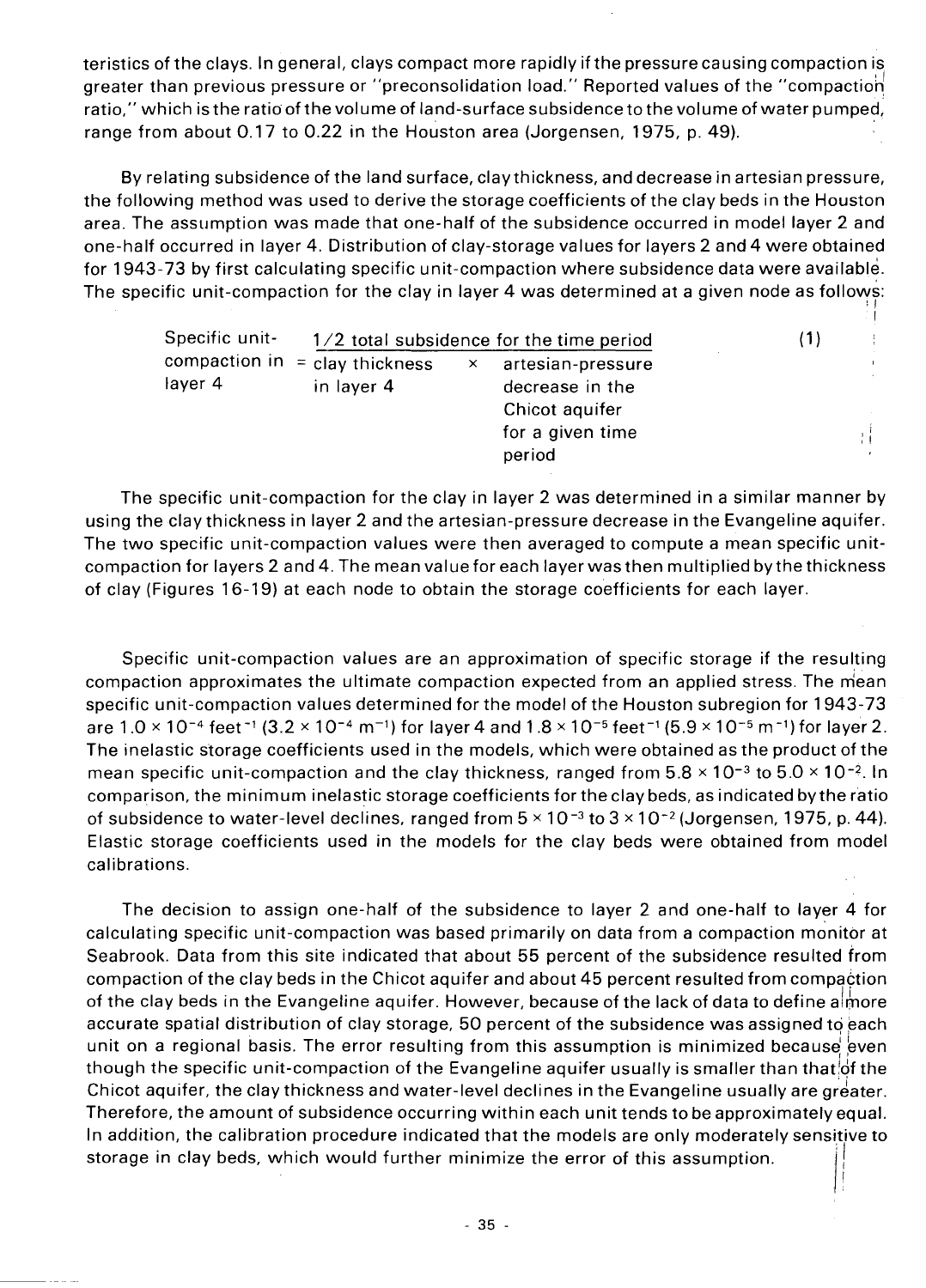The storage coefficients of the clay beds were used in the model to represent approximately the elastic response for a stress that is less than the preconsolidation loading and to represent approximately the inelastic response for a stress exceeding the preconsolidation loading. Th'ese storage coefficients, or slightly modified coefficients, were used later in the other modeled subregions.

i'  $\cdot$  I .

i

. /1

A preconsolidation-stress variable (critical head) is used in the models to control the initial change in storage in clay beds at any given node as a function of head decline. This variable represents the maximum antecedent effective stress to which a deposit has been subjected and the stress that it can withstand without undergoing permanent deformation. Stress changes less than the preconsolidation stress produce elastic deformations of small magnitude. Within this range, the clay beds have smaller storage coefficients than if the preconsolidation stress is exceeded.

The preconsolidation stress approximates the maximum effective stress to which deposits within the study area have been subjected prior to ground-water development. This preconsolidation stress, as determined by calibration of the model of the Houston subregion, is 70 feet (21 m), which means that 70 feet (21 m) of head decline must occur at a node before the model converts to an inelastic storage value. However, the lowest head value computed at a node is retained and becomes the control for changes in storage in clay beds after the preconsolidation stress is reached. The preconsolidation stress of 70 feet (21 m) was assumed to be applicable in the  $m\ddot{o}$ dels of the other subregions.  $\cdot$  i

The maximum effective stress to which the clay deposits at a node have been subjected is represented by the lowest head value. After the initial change in head at a node, storage in clay beds is allowed to return to preconsolidation values when the computed head rises above the lowest head value retained. If the head declines below the lowest head value retained, storage is again changed to the consolidation value for that node.

The quantity of water that was derived from storage in the clay beds was computed  $\beta y$  the models and summarized as a total contribution from the clay beds. The volume per model node was obtained by multiplying the water-level decline, in feet, by the apparent storage coefficient and by the area of the node, in square feet. The volume of water that originated in the clay beds ranged from 16 to 31 percent of the water pumped in the model simulations.

### **Effective Vertical Hydraulic Conductivity and Vertical Leakage**

II . II The effective vertical hydraulic conductivity of the aquifers is controlled primarily by the clay beds that occur within the vertical sequence of sand beds. By using three different clay  $\|\mathbf{a}\|$  pers, Jorgensen (1975, p. 54) estimated that the effective vertical hydraulic conductivity ranges from as little as  $10^{-7}$  ft/d (0.3  $\times$  10<sup>-7</sup> m/d) to as much as 1 ft/d (0.3 m/d). Because of the large differences in the estimated effective vertical hydraulic conductivity, the values used in the models were determined by model calibration.

Effective vertical hydraulic conductivity as determined by calibration of the models. ranged from  $9.2 \times 10^{-5}$  to  $2.3 \times 10^{-4}$  ft/d ( $2.8 \times 10^{-5}$  to  $0.7 \times 10^{-5}$  m/d). The effective vertical hydraulic conductivity from the land surface to the centerline of the Chicot aquifer ranged from  $3.2 \times 10^{-5}$  to  $2.3 \times 10^{-4}$  ft/d (0.98  $\times$  10<sup>-6</sup> to 0.7  $\times$  10<sup>-5</sup> m/d). The effective vertical hydraulic conductivity from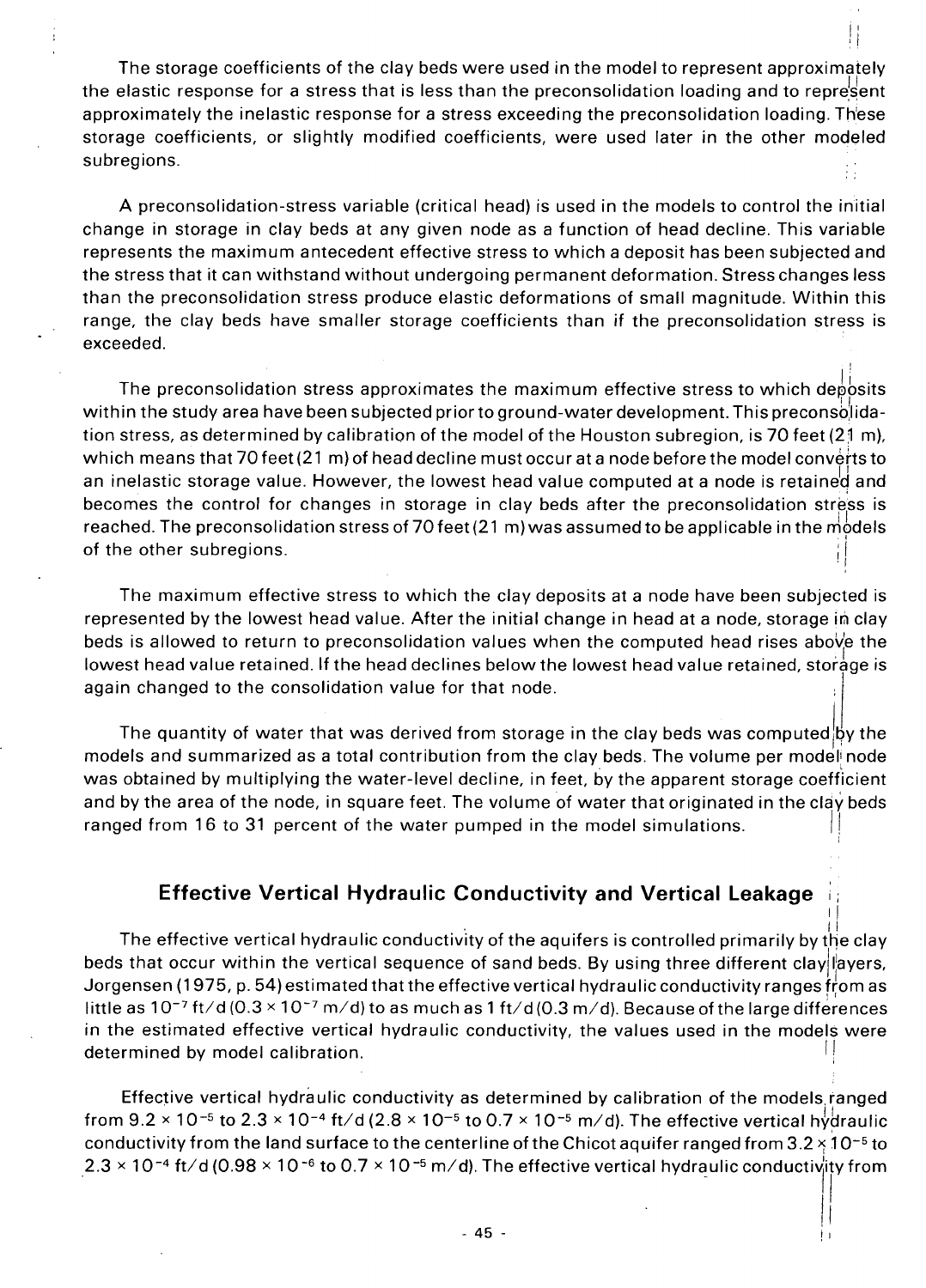the centerline of the Chicot aquifer to the centerline of the Evangeline aquifer ranged from 9.2  $\times$ 10<sup>-5</sup> to 4.6  $\times$  10<sup>-3</sup> ft/d (2.8  $\times$  10<sup>-5</sup> to 1.4  $\times$  10<sup>-3</sup> m/d).

. Vertical leakage from the uppermost layer ranged from 21 to 47 percent of the amount of water pumped in the model simulations. The maximum vertical leakage per square mile ranged from 0.24 to 4.3 in/yr (0.61 to 10.9 cm/yr) at the end of 1975.

 $| \cdot |$ 

, I

i I / i I,

Ii

I,

#### **Declines in the Altitudes of the Potentiometric Surfaces**

Maps showing declines in the altitudes of the potentiometric surfaces were constructed for the lower unit of the Chicot aquifer, the Chicot aquifer undifferentiated, and the Evangeline  $\pm$ aquifer. Maps for the Houston subregion were constructed for 1890-1970 and 1890-1975. Mapsfor the other subregions were constructed for 1900-1970 and 1900-1975.

The maps were constructed to show the approximate altitude ofthe potentiometric surface at the centerline of the aquifer. However, it should be noted that wells screened at different depths in an anisotropic aquifer will probably have different depths to water, even if the wells are within a  $\cdot$ few feet of each other. Most single-screened wells in an area will have depths to water of about plus or minus 10 feet (3 m) of the depth used to construct the maps showing the declines in the altitudes of the potentiometric surfaces.

# **CALIBRATION AND SENSITIVITY OF THE MODELS**

The models were calibrated by simulating the declines in the altitude of the potentiometric surfaces and comparing the simulated declines to the declines obtained from historic measurements for all models from 1890 or 1900 to 1970 except the Houston model, which was calibrated from 1890 or 1900 to 1975. Where the comparison of the observed declines and the sim'ulated declines was poor, the hydrologic properties were modified and the models were tested again. This procedure was continued until the models satisfactorily simulated the observed declines, The grid patterns of the models, the observed and simulated declines in the altitude of the potentiometric surfaces, and the observed and simulated subsidence of the land surface are shown as follows:

> Eastern-subregion model Houston-subregion model Central-subregion model Southern-subregion model - Figures 38-43  $-$  Figures 20-25  $-$  Figures 26-31  $-$  Figures 32-37

For each of the subregions, the models were calibrated on "minimodels" (grids not shown). Each minimodel grid was composed of about one-half or less of the number of nodes that we're used in the maximodel grids. Programs were written to transfer data from the maximodels to the minimodels. Results are shown from the maximodel runs in this report. The use ofthe "minimodels" permitted a number of relatively inexpensive computations to be used in calibrating the models. The calibrations indicated that the models were very sensitive to variations in storage in water-table aquifers and transmissivity. They are less sensitive to variations in storage in artesian aquifers and to variations in storage in clay beds. Previous testing of the model of the Houston area (Meyer and Carr, 1979) with a constant-head boundary showed that the boundary effects were minimal within short distances of the boundaries.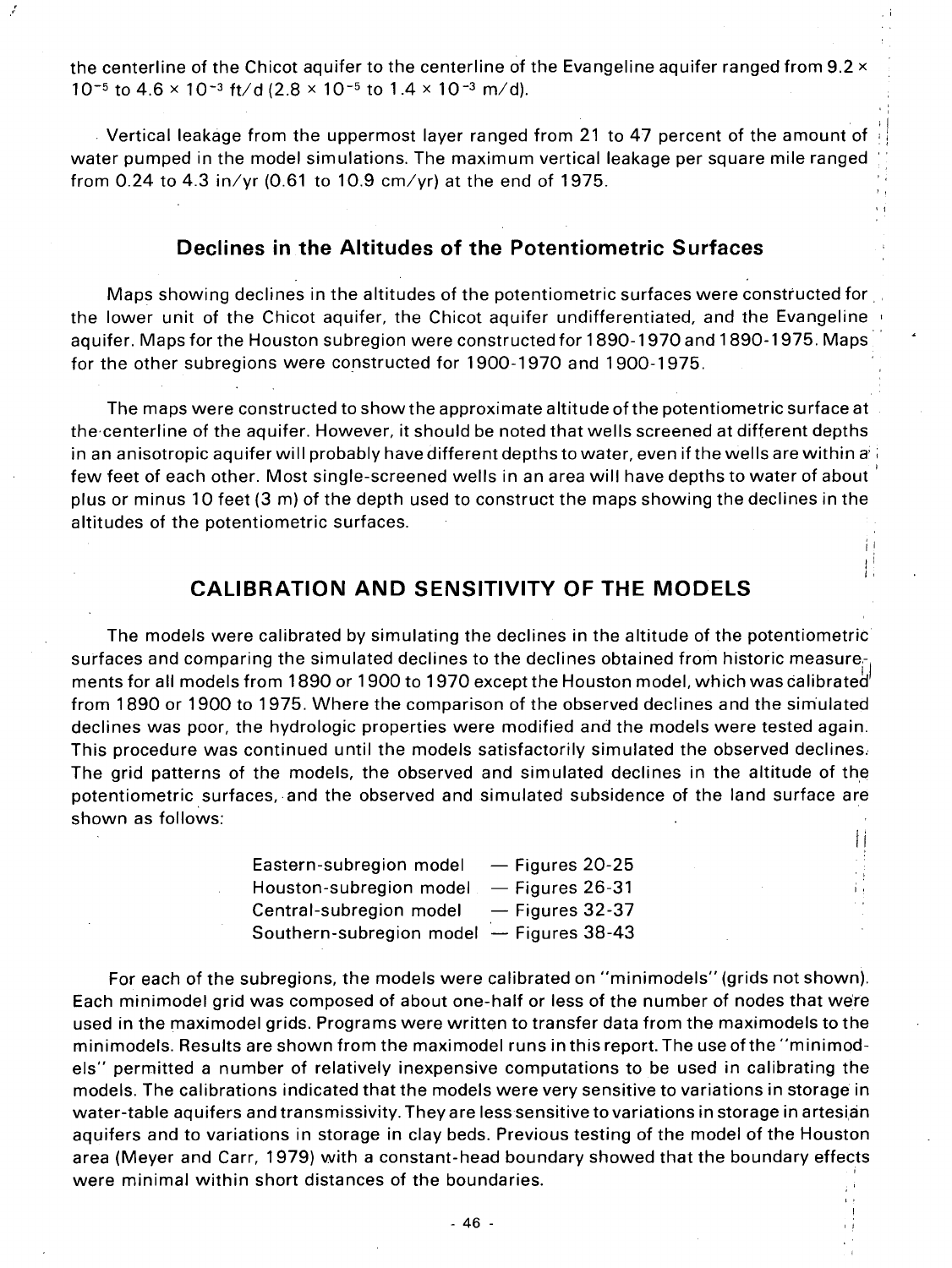Some important relationships that were indicated by the calibration procedure are:

 $\mathsf{I}$  ;

I

, I  $\prod_{i=1}^{n}$ 

 $\prod_{i=1}^n$ 

I Ii

; ,

- 1. A large part of the Chicot aquifer in the updip section is under water-table conditions.
- 2. Vertical leakage of water, exclusive of irrigation returns, from the land surface to the lower part of the Chicot aquifer is an important part of the hydrologic system; however, this decreases in importance in the southern subregion.
- 3. Transmissivity values as determined by model calibration are about 70 to 80 percent of the value obtained by the Theis equation alone.
- 4. Verification was made of the interpretation by Jorgensen (1975) that in the Katy area, large amounts of water are exchanged between aquifers through irrigation wells and other wells that are open to more than one aquifer; and as much as 30 percent of the water pumped for irrigation returns to the Chicot aquifer in this area.

### **. LlMITATIONS ON USE OF THE MODELS**

The values of the hydrologic properties modeled are rational values for the hydrologic system; however, further investigations and the acquisition of additional data will allow more accurate determination of these values. The models were designed to simulate the effects of withdrawals of water from a well field for periods of 1 year or longer; the models wete not designed to simulate the effects of one well pumping for a short period of time. The models were not designed to predict land-surface subsidence accurately; although the simulation of clay compaction was included. For a more accurate simulation of subsidence, more detailed data on local areas will be needed.  $\frac{1}{2}$ . I'

#### **DATA NEEDED FOR IMPROVEMENT OF THE MODELS**

The hydrologic data that are most needed to improve the models are: (1) Water-level data from observation wells that are screened in only one water-bearing unit; (2) additional data on the quantity of water pumped for irrigation; (3) more accurate determination of storage coefficients for the clay beds in each aquifer; (4) data to determine compaction coefficients for areas outside the Houston area; and (5) more detailed information on the thickness of the clay beds.

#### **SUMMARY**

The Texas Gulf Coast has two major aquifers above the Burkeville confining layer, the Chicot and the Evangeline. Both aquifers consist of alternating layers of sand and clay that dip gently towards the Gulf of Mexico. The Chicot aquifer is the uppermost one and in some places alpng the coast, mainly in the Houston area, it can be separated into an upper and a lower unit. The upper unit, which is not an important source of water along most of the Texas Gulf Coast, can be separated from the lower unit by differences in hydraulic head. Where the units cannot be separated, the aquifer is said to be undifferentiated. The Evangeline aquifer underlies the Chicot aquifer and also can be separated from it by a difference in head.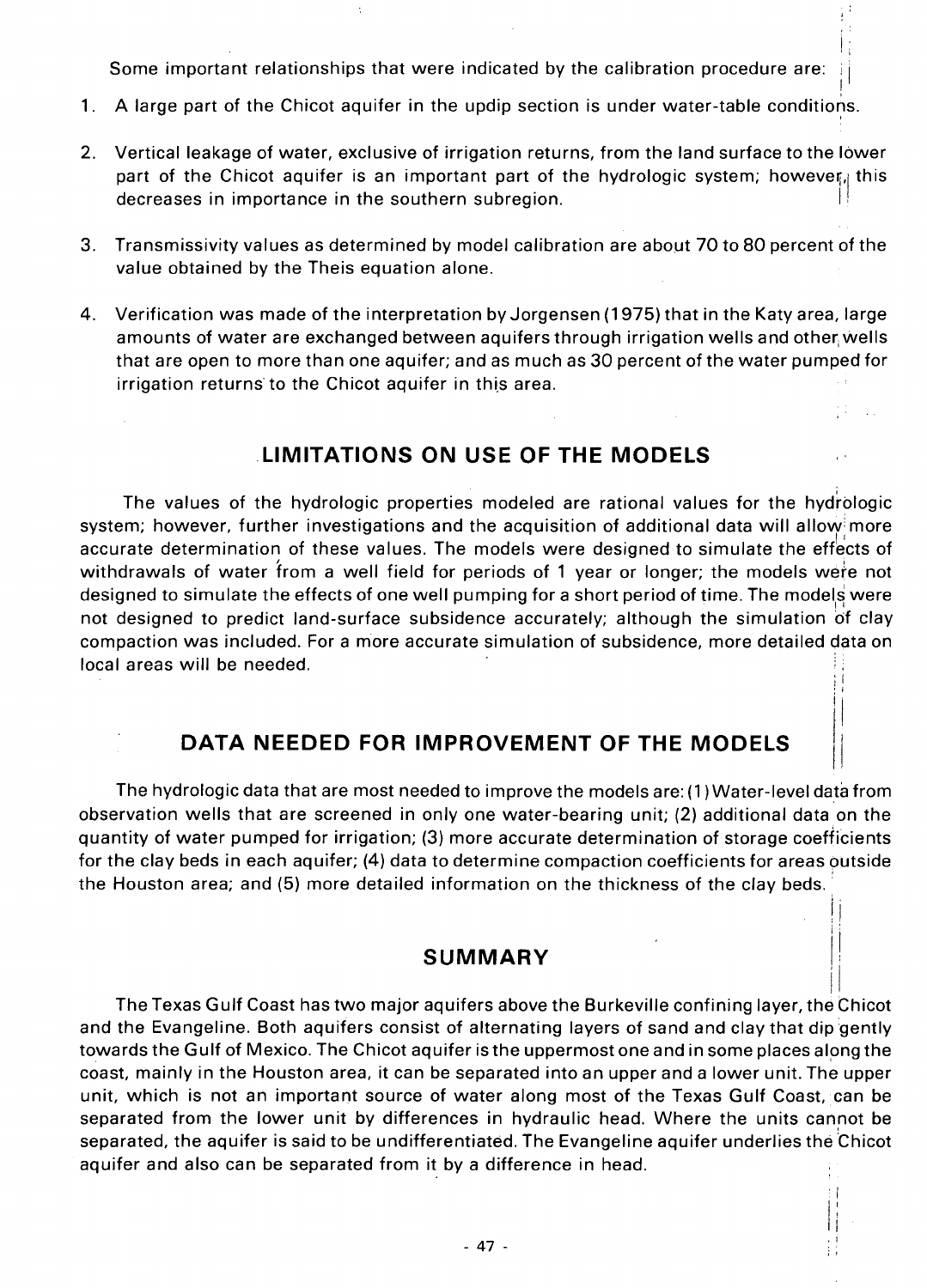Large withdrawals of ground water along the coast have resulted in major cones of depression in the potentiometric surface in the lower unit of the Chicot aquifer and the Evangeline aquifer. Withdrawals of ground water have also resulted in land-surface subsidence alongithe coast of as much as  $8.5$  feet (2.6 m) within the Houston area.

i'

11

i:

 $\frac{1}{2}$ 

f'l  $\mathcal{G}$  ,

: '

 $\ddagger$  i

, !  $!\,;$ 11 : t  $; \mathbf{i}$  ,

 $\pm$   $\frac{1}{2}$ 

 $\begin{picture}(20,20) \put(0,0){\line(1,0){10}} \put(10,0){\line(1,0){10}} \put(10,0){\line(1,0){10}} \put(10,0){\line(1,0){10}} \put(10,0){\line(1,0){10}} \put(10,0){\line(1,0){10}} \put(10,0){\line(1,0){10}} \put(10,0){\line(1,0){10}} \put(10,0){\line(1,0){10}} \put(10,0){\line(1,0){10}} \put(10,0){\line(1,0){10}} \put(10,0){\line(1$ 

Digital-computer models were constructed to study the hydrology of the coastal area and to simulate the decline in the altitude of the potentiometric surfaces. The models were verified, where possible, for declines in the altitude of the potentiometric surface of both aquifers from 1890 to 1975 for the Houston subregion and from 1900 to 1970 for all other subregions. In addition, all models also were verified for the volume of water derived from clay compaction where possible. The models are very sensitive to variations in aquifer transmissivity. *and* in storage in water-table aquifers; they are less sensitive to variations in storage in artesian aquifers and in clay beds.<br>Where possible. The models are very sensitive to variations in aquifer transmissivity and<br>storage in water-table aquifers; they are less sensitive to variations in storage in artesian aquife<br>and in clay b

The model results indicate that a large part of the Chicot aquifer in the updip section is under<br>water-table conditions, that vertical leakage is an important part of the hydrologic system, and that transmissivity values as determined by model calibration are about 70 to 80 percent of those obtained by the Theis equation alone. .

*.J*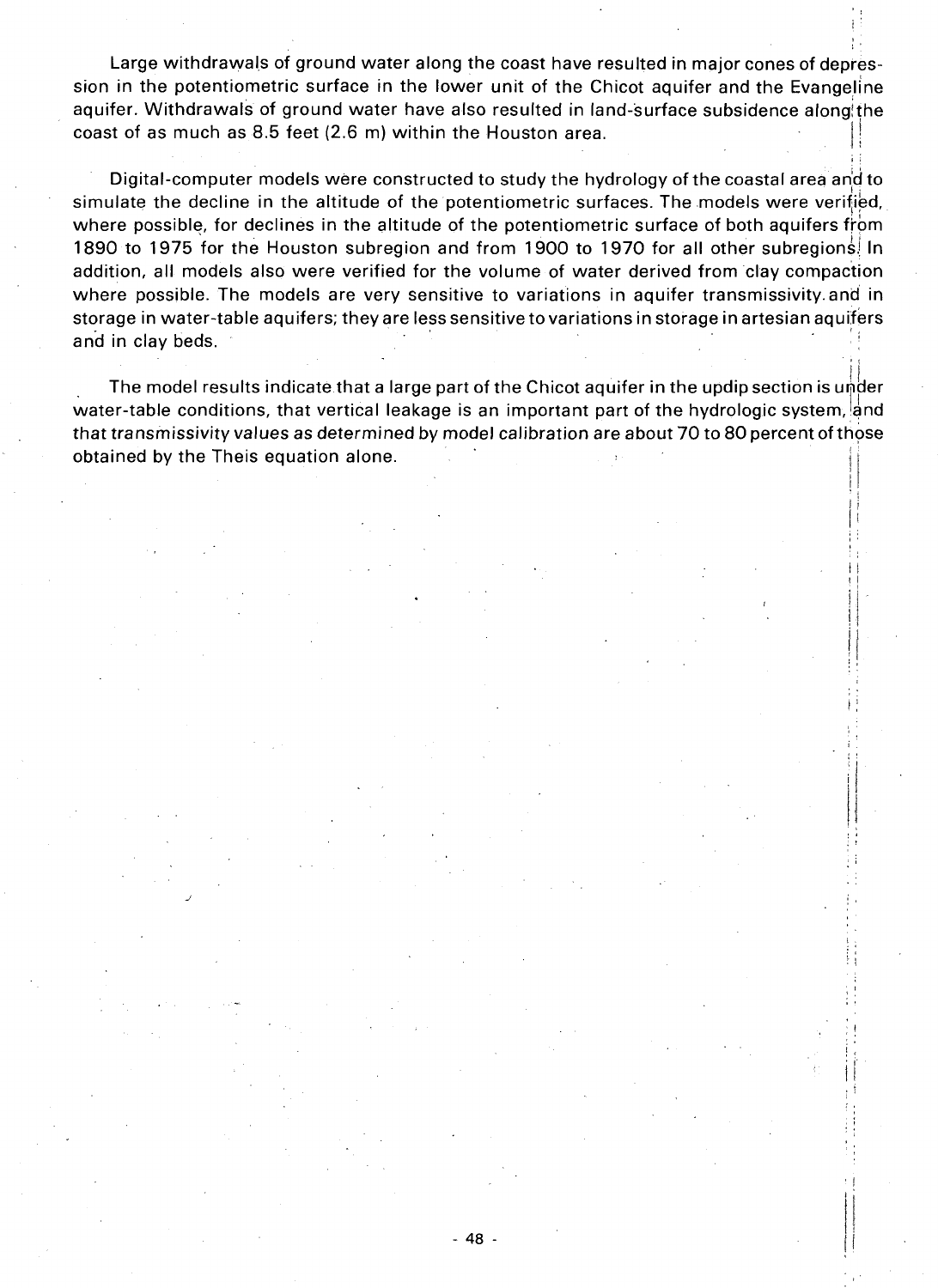#### **SELECTED REFERENCES**

- Anders, R. B., McAdoo, G. D., and Alexander, W. R., Jr., 1968, Ground-water resources of Liberty County, Texas: Texas Water Devel. Board Rept. 72, 154 p.
- II Baker, E. T., Jr., 1964, Geology and ground-water resources of Hardin County, Texas: Texas Water Comm. Bull. 6406, 199 p.

\_\_\_\_ 1965, Ground-water resources of Jackson County, Texas: Texas Water Devel·. Board Rept. 1, 229 p.

\_\_\_\_\_\_\_1979, Stratigraphic and hydrogeologic framework of part of the Coastal Plain of Texas: Texas Dept. Water Resources Rept. 236, 47 p.

II

. I

 $\mathbb{I}$  i

'i

Ii

I

- Baker, E. T., Jr., Follett, C. R., McAdoo, G. D., and Bonnet, C. W., 1974, Ground-water resources of Grimes County, Texas: Texas Water Devel. Board Rept. 186, 109 p. i!
- Baker, R. C., 1961, Ground-water resources of the lower Rio Grande Valley area, Texas:  $\stackrel{\perp}{|}$ exas Board Water Engineers Bull. 6014, v. 1, 81 p.
- Bonnet, C. W., 1975, Ground-water data for Orange County and vicinity, Texas and Louisiana, 1971-74: Texas Water Devel. Board Rept. 197, 25 p.
- Bredehoeft, J. D., and Pinder, G. F., 1970, Digital analyses of area flow in multiaquifer groundwater systems; a quasi three-dimensional model: Water Resources Research,  $v.$  6, no. 3, p. 883-888. . i d-water data for Orange County and viologies<br>Devel. Board Rept. 197, 25 p.<br>r, G. F., 1970, Digital analyses of area fli<br>three-dimensional model: Water Res<br>ater resources of Starr County, Texas: Te<br>r resources of Cameron Co
- السوارية Dale, O. C., 1952, Ground-water resources of Starr County, Texas: Texas Board Water Engineers Bull. 5209, 47 p.<br>II ...<br>II 1954, Ground-water resources of Cameron County, Texas: Texas Board Water Engi-

neers Bull. 5403, 63 p. <sup>~</sup>!

I \_\_\_\_ 1957, Ground-water resources of Goliad County, Texas: Texas Board Water Eng'ineers المستوى العربي المستوى المستوى المستوى المستوى المستوى المستوى المستوى المستوى المستوى المستوى المستوى المستوى<br>||<br>| |

Follett, C. R., 1965, Ground-water resources of De Witt County, Texas: Texas Water Comm. Bull.<br>6518, 113 p. i,

Gabrysch, R. K., 1969, Land-surface subsidence in the Houston-Galveston region, Texas *in* International symposium on land subsidence, 1969, Proceedings: Tokyo, Japan, Internat. Assoc. Sci. Hydrology, Pub. no. 88, p. 43-54. ! .

\_\_\_\_\_\_\_1972, Development of ground water in the Houston district, Texas, 1966-69: Texas Water Devel. Board Rept. 152, 24 p.  $\prod_{i=1}^{n}$ 

!  $\_$ 1980, Development of ground water in the Houston district, Texas, 1970-74: Texas Dept. Water Resources Rept. 241, 49 p.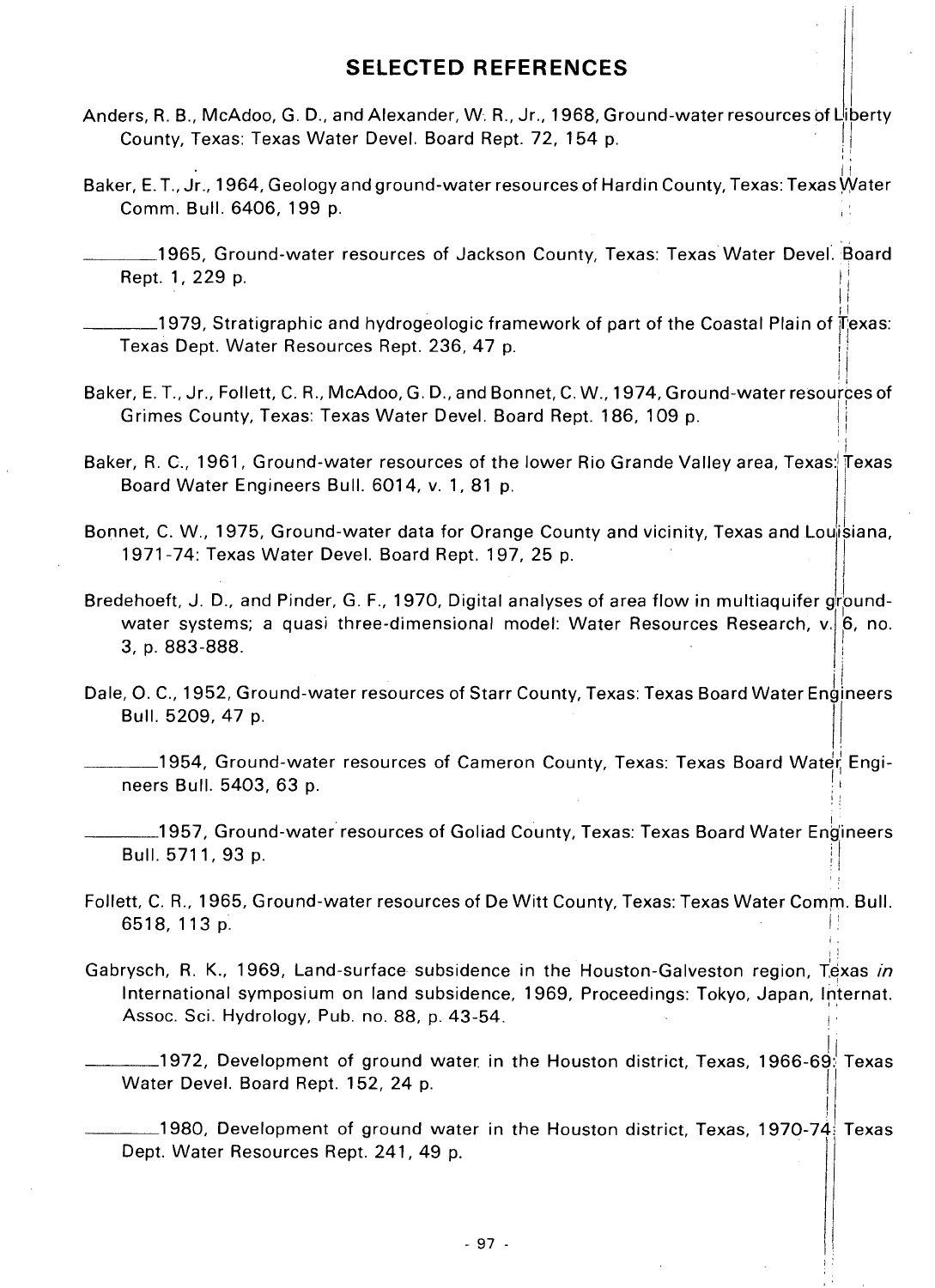Gabrysch, R. K., and Bonnet, C. W., 1975, Land-surface subsidence in the Houston-Galveston: ' region, Texas: Texas Water Devel. Board Rept. 188, 19 p.

 $\vert$  ). i I

I'

I

I

I

i

,

- 1976a, Land-surface subsidence at Seabrook, Texas: U.S. Geol. Survey Water-, Resources Investigation 76-31, 108 p.
- $, \frac{1}{1}$  $\_$  1976b, Land-surface subsidence in the area of Moses Lake near Texas City, Texas: U.S.  $\,$ I Geol. Survey Water-Resources Inv. 76-32, 90 p.
- Gabrysch, R. K., and McAdoo, G. D., 1972, Development of ground-water resources in the Orange' County area, Texas and Louisiana, 1963-71: Texas Water Devel. Board Rept. 156, 47 p.
- Hammon, W. W., Jr., 1969, Ground-water resources of Matagorda County, Texas: Texas Water Devel. Board Rept. 91, 180 p.
- Ii Hantush, M. S., 1960, Modification of the theory of leaky aquifers: Jour. Geophys. Research, v. 65, no. 11, p. 3713-3725.
- Harder, A. H., 1960a, The geology and ground-water resources of Calcasieu Parish, Louisiana: U.S. Geol. Survey Water-Supply Paper 1488, 102 p. I

 $\_$  1960b, Water levels and water-level contour maps for southwestern Louisiana, 1958 and 1959: Louisiana Dept. Conserv., Louisiana Geol. Survey, and Louisiana Dept. Public<br>Works, Water Resources Pamph. no. 8, 27 p.

- Helm, D. C., 1975, One-dimensional simulation of aquifer system compaction near Pixley, California: Am. Geophys. Union Water-Resources Research, v. 11, no. 3, p. 465-478. ' I
- Jacob, C. E., 1950, Flow of ground water, *in* Rouse, H., ed., Engineering hydraulics: New York, John Wiley, p. 321-386.
- Jorgensen, D. G., 1975, Analog-model studies of ground-water hydrology in the Houston district, Texas: Texas Water Devel. Board Rept. 190, 84 p. ;  $\left| \cdot \right|$
- Lang, J. W., Winslow, A. G., and White, W. N., 1950, Geology and ground-water resources of the Houston district, Texas: Texas Board Water Engineers Bull. 5001, 59 p.

Lohman, S. W., 1972, Ground-water hydraulics: U.S. Geol. Survey Prof. Paper 708, 70 p.

Loskot, C. L., Sandeen, W. M., and Follett, C. R., 1982, Ground-water resources of Colorado, Lavaca, and Wharton Counties, Texas: Texas Dept. Water Resources Rept. 270, 252 p;.'

Louisiana Department of Public Works, 1975, Ground-water levels in Louisiana for wells measured through 1974: Basic Records Rept. no. 7, 548 p.

- Marvin, R. F., Shafer, G. H., and Dale, O. C., 1962, Ground-water resources of Victoria and Calhoun Counties, Texas: Texas Board Water Engineers Bull. 6202, 147 p.
- Mason, C. C., 1963a, Availability of ground water from the Goliad Sand in the Alice area, Texas: Texas Water Comm. Bull. 6301, 107 p.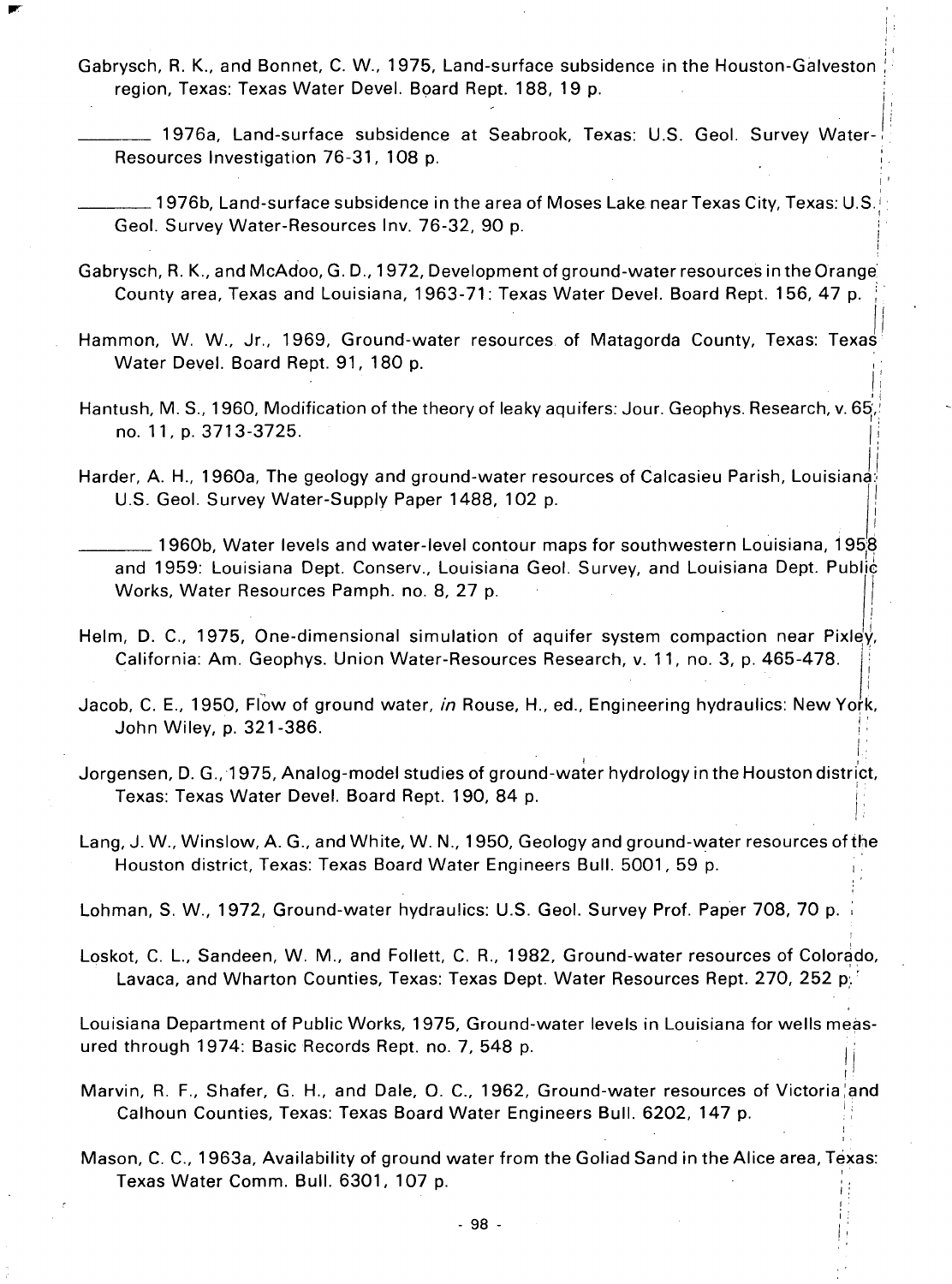- Mason, C. C., 1963b, Ground-water resources of Refugio County, Texas: Texas Water Comm. Bull.<br>|-<br>| |
- Meyer, W. R., and Carr, J. E., 1979, A digital model for simulation of ground-water hydrology in the Houston area, Texas: Texas Dept. Water Resources LP-103, 133 p.
- . , Myers, B. N., 1969, Compilation of results of aquifer tests in Texas: Texas Water Devel. Board Rept. 98, 531 p.
- Myers, B. N., and Dale, O. C., 1966, Ground-water resources of Bee County, Texas: Texas Water Devel. Board Rept. 17, 101 p.
- $\_$  1967, Ground-water resources of Brooks County, Texas: Texas Water Devel. Board Rept. 61, 87 p. . . . II
- Naftel, W. L., Fleming, Bobbie, and Vaught, Kenneth, 1976, Records of wells, drillers' logs, water-level measurements, and chemical analyses of ground water in Chambers, Liberty, and Montgomery Counties, Texas, 1966-74: Texas Water Devel. Board Rept. 202,63 p.
- Naftel, W. L., Vaught, Kenneth, and Fleming, Bobbie, 1976a, Records of wells, drillers' logs, water-level measurements, and chemical analyses of ground water in Brazoria, Fort Bend, and Waller Counties, Texas, 1966-74: Texas Water Devel. Board Rept. 201, 91 p.

I'

, '

I

- \_\_\_\_ 1976b, Records of wells, drillers' logs, water-level measurements, and chemical analyses of ground water in Harris and Galveston Counties, Texas, 1970-74: Texas Water Devel.<br>-Board Rept. 203, 171 p.
- Pettit, B. M., Jr., and Winslow, A. G., 1957, Geology and ground-water resources of Galveston County, Texas: U.S. Geol. Survey Water-Supply Paper 1416, 157 p.
- Popkin, B. P., 1971, Ground-water resources of Montgomery County, Texas: Texas Water Devel. Board Rept. 136, 149 p.
- Ratzlaff, K. W., 1982, Land-surface subsidence in the Texas Coastal region: Texas Dept. Water Resources Rept. 272, 30 p.
- Rose, N. A., 1943, Progress report on the ground-water resources in the Texas City area, Texas: U.S. Geol. Survey open-file rept., 48 p.
- Sandeen, W. M., 1968, Ground-water resources of San Jacinto County, Texas: Texas Water Devel. Board Rept. 80, 100 p.
- \_\_\_\_ 1972, Ground-water resources of Washington County, Texas: Texas Water Devel. Board Rept. 162, 105 p. i I
- Sandeen, W. M., and Wesselman, J. B., 1973, Ground-water resources of Brazoria County, Texas: Texas Water Devel. Board Rept. 163, 199 p.

 $\hat{q}$ 

Shafer, G. H., 1968, Ground-water resources of Nueces and San Patricio Counties, Texas: Texas Water Devel. Board Rept. 73, 129 p.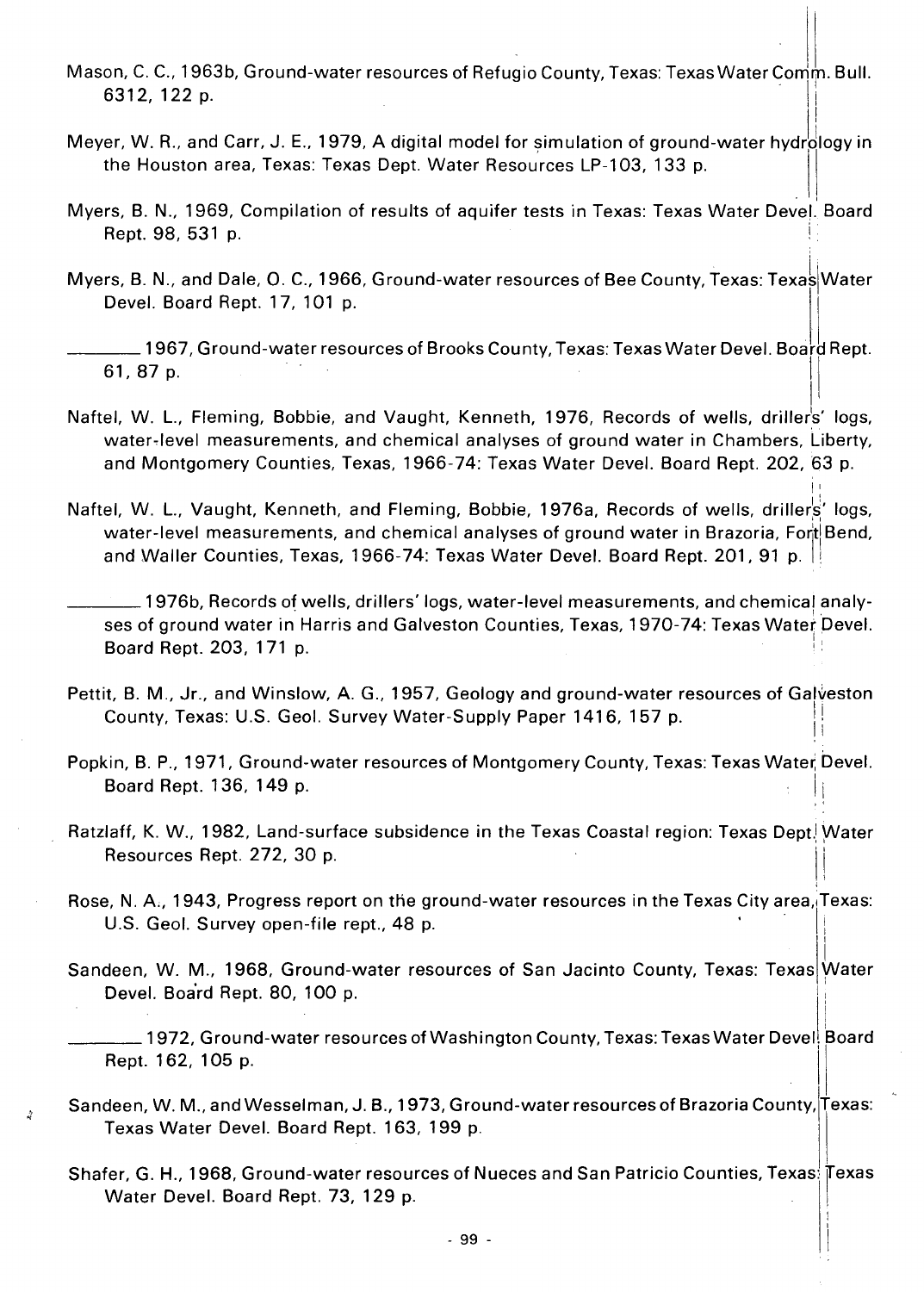Shafer, G. H., 1970, Ground-water resources of Aransas County, Texas: Texas Water Devel. Board Rept. 124, 81 p.

i. . .

 $, \cdot$ 

 $\vert$  :  $\mathbf{I}$ II I'

 $\vert$ ' I  $\left| \cdot \right|$ 

 $\frac{1}{1+\epsilon}$ 

- \_\_\_\_ 1974, Ground-water resources of Duval County, Texas: Texas Water DeveL Board Rep!. **181, 117 p.**  $\begin{bmatrix} 1 & 0 & 0 \\ 0 & 0 & 0 \\ 0 & 0 & 0 \end{bmatrix}$
- Shafer, G. H., and Baker, E. T., Jr., 1973, Ground-water resources of Kleberg, Kenedy, and southern Jim Wells Counties, Texas: Texas Water Devel. Board Rept. 173, 162 p.
- Stone, H. L., 1968, Iterative solution of implicit approximations of multi-dimensional partial differential equations: Soc. for Indus. and Appl. Math., Jour. for Numerical Analysis; v. 5, I no. 3, p. 530-558. I
- . . Ii Tarver, G. R., 1968, Ground-water resources of Tyler County, Texas: Texas Water Devel. Board Rept. 74, 91 p.
- Theis, C. V., 1935, The relation between the lowering of the piezometric surface and the rate and duration of discharge of a well using ground-water storage: Am. Geophys. Union Tran's., v.16, p. 519-524.
- Trescott, P. C., 1975, Documentation of finite-difference model for simulation of threedimensional ground-water flow: U.S. Geol. Survey Open-File Rept. 75-438, 30 p.
- Turcan, A. N., Jr., Wesselman, J. B., and Kilburn, Chabot, 1966, Interstate correlation of aquifers, southwestern Louisiana and southeastern Texas: U.S. Geol. Survey Prof. Paper  $550\frac{1}{2}D$ , I p. D231 -D236. i
- University of Texas, Bureau of Economic Geology, 1968a, Geologic atlas of Texas, Beaumo'nt sheet: Scale 1:250,000.
- \_\_\_ 1968b, Geologic atlas of Texas, Houston sheet: Scale 1 :250,000.
- \_\_\_ 1974a, Geologic atlas of Texas, Austin sheet: Scale 1 :250,000.
- \_\_\_ 1971b, Geologic atlas of Texas, Seguin sheet: Scale 1 ;250,000.
- \_\_\_ 1975a, Geologic atlas of Texas, Beeville-Bay City sheet: Scale 1 :250,000.
- \_\_\_ 1975b, Geologic atlas of Texas, Corpus Christi sheet: Scale 1 :250,000.
- \_\_\_ 1976a, Geologic atlas of Texas, Laredo sheet: Scale 1 :250,000.
- \_\_\_\_ 1976b, Geologic atlas of Texas, McAllen-Brownsville sheet: Scale 1: 250,000.
- Wesselman, J. B., 1967, Ground-water resources of Jasper and Newton Counties, Texas: Texas Water Devel. Board Rept. 59, 167 p.
	- \_\_\_\_ 1971, Ground-water resources of Chambers and Jefferson Counties, Texas: Te~as Water Devel. Board Rept. 133, 183 p.